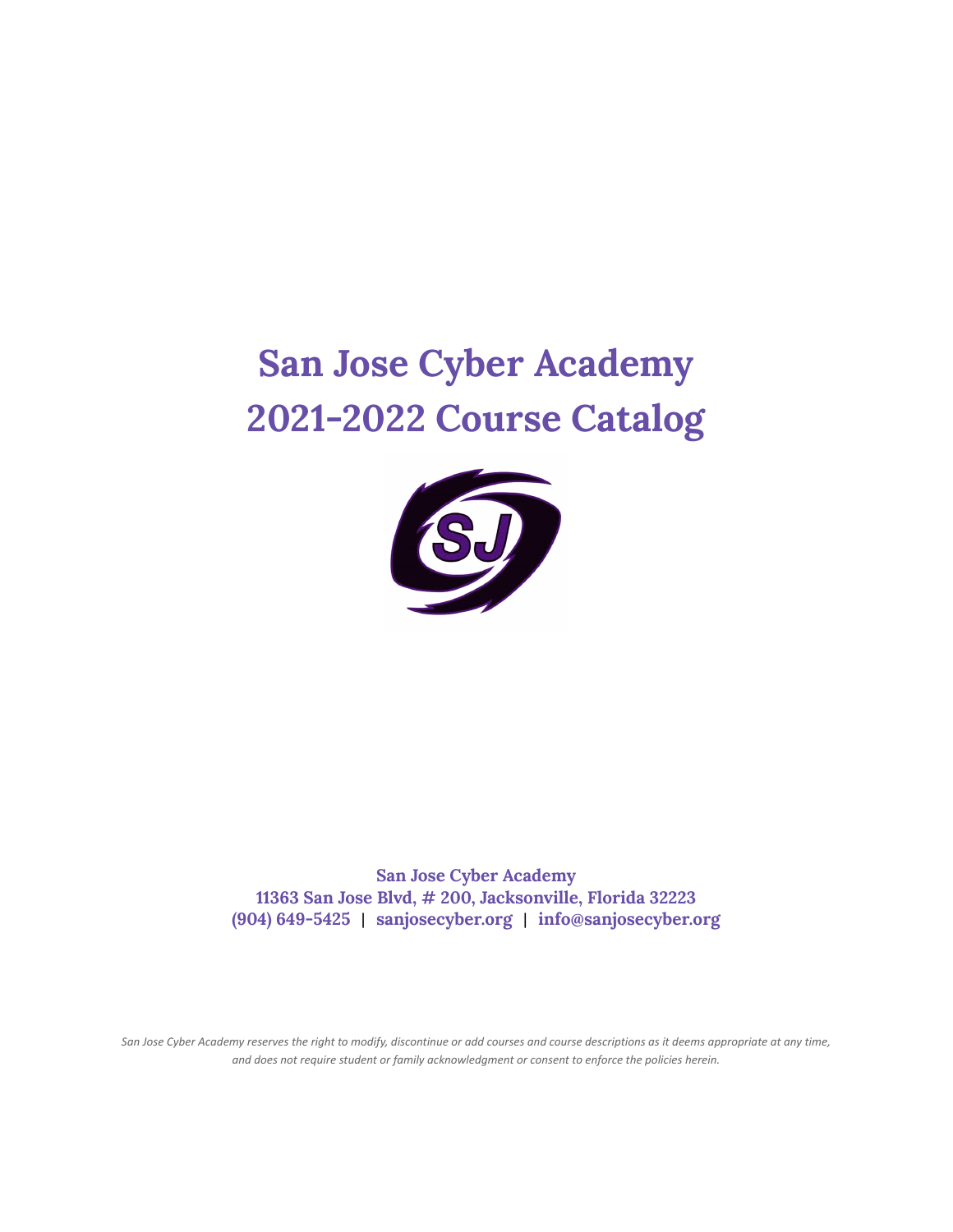# **TABLE OF CONTENTS**

| <b>General Information</b>                  | $\overline{2}$ |
|---------------------------------------------|----------------|
| Curriculum                                  | $\overline{2}$ |
| <b>Advanced and Honors Courses</b>          | $\overline{2}$ |
| <b>AP Courses</b>                           | $\overline{2}$ |
| Career and Technical Education (CTE)        | $\overline{2}$ |
| <b>Dual Enrollment</b>                      | $\overline{2}$ |
| Elementary School (K-5) Course List         | 3              |
| Middle School (6-8) Course List             | 4              |
| High School (9-12) Course List              | 5              |
| Elementary School (K-5) Course Descriptions | 6              |
| English Language Arts                       | 6              |
| Math                                        | 6              |
| Science                                     | 7              |
| <b>Social Studies</b>                       | 8              |
| Electives                                   | 8              |
| Middle School (6-8) Course Descriptions     | 10             |
| English Language Arts                       | 10             |
| Math                                        | 10             |
| Science                                     | 11             |
| <b>Social Studies</b>                       | 12             |
| <b>Physical Education</b>                   | 12             |
| Electives                                   | 13             |
| High School (9-12) Course Descriptions      | 14             |
| English Language Arts                       | 14             |
| Math                                        | 14             |
| Science                                     | 15             |
| <b>Social Studies</b>                       | 15             |
| <b>Fine Arts</b>                            | 16             |
| <b>Physical Education</b>                   | 16             |
| Electives                                   | 16             |
| <b>Advanced Placement</b>                   | 20             |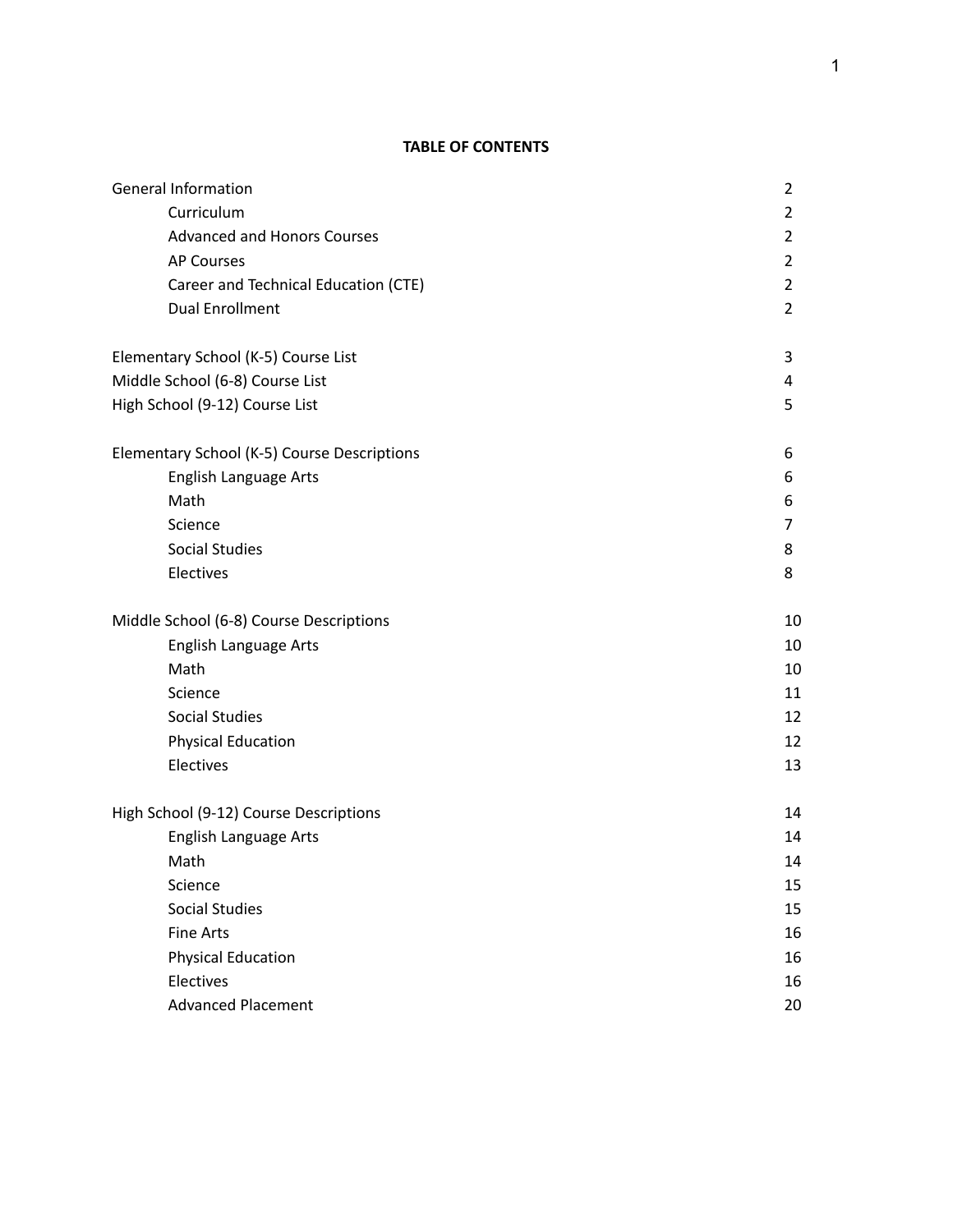#### **GENERAL INFORMATION**

#### **CURRICULUM**

San Jose Cyber Academy has partnered with Edgenuity to provide Florida State standards-aligned, online courses for grade K-12 students. The curriculum offers a variety of customizable courses that include direct-instruction videos featuring expert, on-screen teachers with rigorous assignments, performance tasks and assessments to engage students and ensure subject-area mastery. The Edgenuity curriculum meets Florida graduation requirements.

## **ADVANCED AND HONORS COURSES**

Advanced and honors courses require a greater demand on students through increased academic rigor. Academic rigor is obtained through the application, analysis, evaluation, and creation of complex ideas that are often abstract and multi-faceted. Students are challenged to critically think about the content they are learning.

#### **AP COURSES**

The Advanced Placement (AP) Program enables willing and academically prepared students to pursue college-level studies while still in high school. The program consists of college-level courses developed by the AP Program that high schools can choose to offer and corresponding exams that are administered once a year through the College Board. AP textbooks are either included or embedded into courses, so there is no need to purchase textbooks.

#### **CAREER AND TECHNICAL EDUCATION (CTE)**

CTE is a career preparatory program that increases high school graduation rates and economic advancement as it prepares students with the academic and career skills they may not receive in other types of high school diploma programs. Students develop personal skills, workplace skills, and technical skills grounded in academics. The school currently offers the following CTE Career Cluster: Information Technology (IT). This cluster involves opportunities in computer information technology, web design, coding, game development, robotics, building and maintaining computer networks, administrative services, office management and accounting. The school offers two programs under the IT Career Cluster. Students may select one of the following programs: Applied Information Technology (AIT) or Computer Systems and Information Technology (CSIT). \*Note: The CTE program is only available to local students residing in Duval County due to the nature of the program. However, students not enrolled in the 18 credit CTE diploma pathway option may take CTE courses to fulfill elective course requirements.

## **DUAL ENROLLMENT**

Full-time students can take dual credits during their junior and senior years. This means that students are dually enrolled with San Jose Cyber Academy and a partnering college. The school currently partners with Doral College, located in Doral, Florida. Doral College offers an Associate of Arts degree. Courses are offered online during fall, spring and summer. Upon successful completion of required coursework and assessments, dual enrolled students who began taking courses during their junior year may potentially graduate with a high school diploma from SJCA and an A.A. degree from Doral College. \*Note: Not all program courses are available every semester. Course availability is subject to adequate enrollment.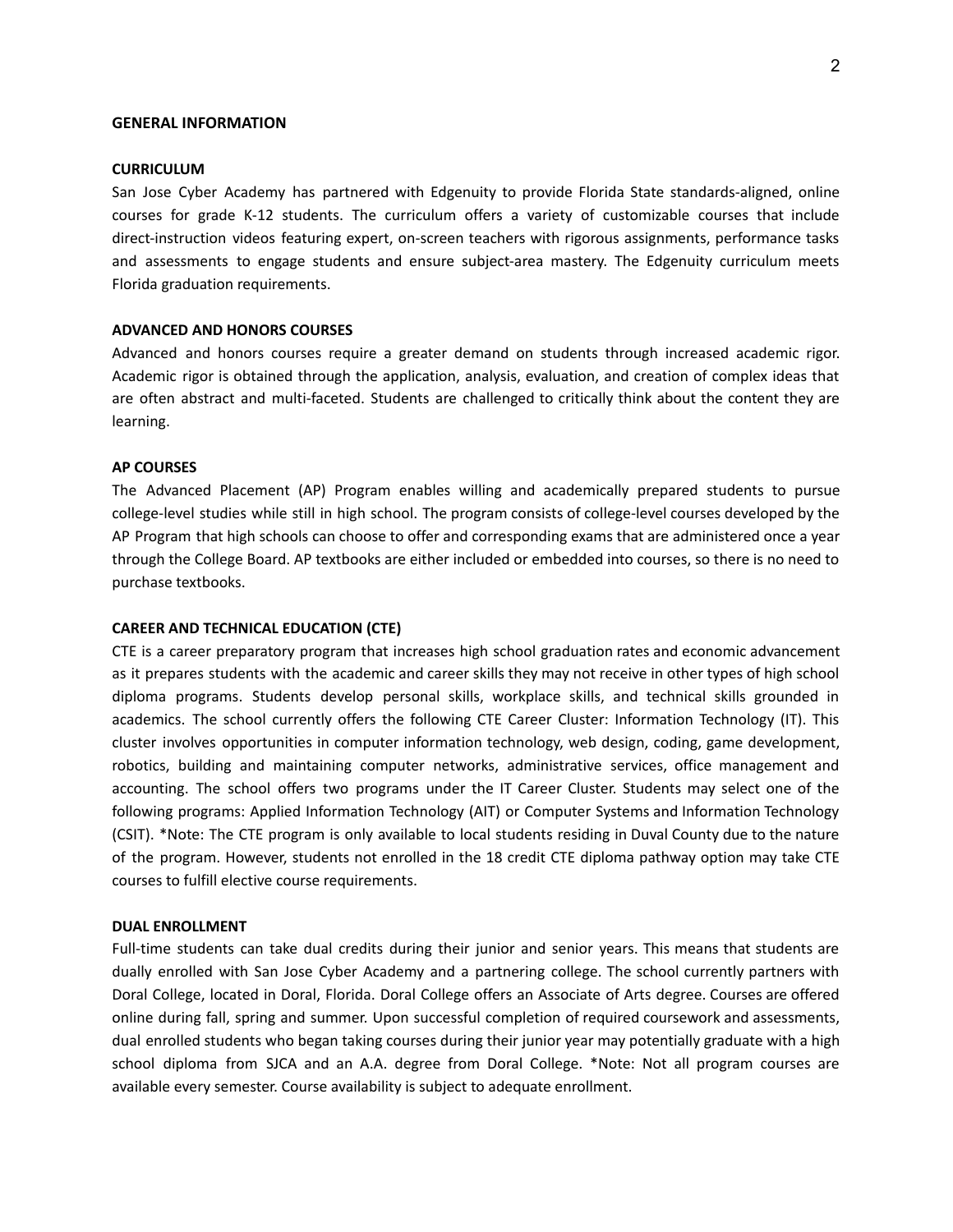## **ELEMENTARY SCHOOL (K-5) COURSE LIST**

## ENGLISH LANGUAGE ARTS, K-5

5010041: Language Arts Kindergarten 5010042: Language Arts Gr. 1 5010043: Language Arts Gr. 2 5010044: Language Arts Gr. 3 5010045: Language Arts Gr. 4 5010046: Language Arts Gr. 5

## MATHEMATICS, K-5

5012020: Mathematics Gr. K 5012030: Mathematics Gr. 1 5012040: Mathematics Gr. 2 5012050: Mathematics Gr. 3 5012060: Mathematics Gr. 4 5012070: Mathematics Gr. 5

## SCIENCE, K-5

5020010: Science Gr. K 5020020: Science Gr. 1 5020030: Science Gr. 2 5020040: Science Gr. 3 5020050: Science Gr. 4 5020060: Science Gr. 5

## SOCIAL STUDIES, K-5

5021020: Social Studies Gr. K 5021030: Social Studies Gr. 1 5021040: Social Studies Gr. 2 5021050: Social Studies Gr. 3 5021060: Social Studies Gr. 4 5021070: Social Studies Gr. 5

## ELECTIVES, K-5

#### ART, K-5

5001010: Art Gr. K (Arts and Crafts, K-2) 5001020: Art Gr. 1 (Arts and Crafts, K-2) 5001030: Art Gr. 2 (Arts and Crafts, K-2) 5001040: Art Intermediate 1 (Art Level 1) 5001050: Art Intermediate 2 (Art Level 2) 5001060: Art Intermediate 3 (Art Level 3)

## HEALTH, K-5

5008020: Health Kindergarten (Health K-1) 5008030: Health Gr. 1 (Health K-1) 5008040: Health Gr. 2 (Health 2-3) 5008050: Health Gr. 3 (Health 2-3) 5008060: Health Gr. 4 (Health 4-5) 5008070: Health Gr. 5 (Health 4-5)

#### PHYSICAL EDUCATION, K-5

5015020: Physical Education Gr. Kindergarten (Physical Education K-1) 5015030: Physical Education Gr. 1 (Physical Education K-1) 5015040: Physical Education Gr. 2 (Physical Education 2-3) 5015050: Physical Education Gr. 3 (Physical Education 2-3) 5015060: Physical Education Gr. 4 (Physical Education 4-5) 5015070: Physical Education Gr. 5 (Physical Education 4-5)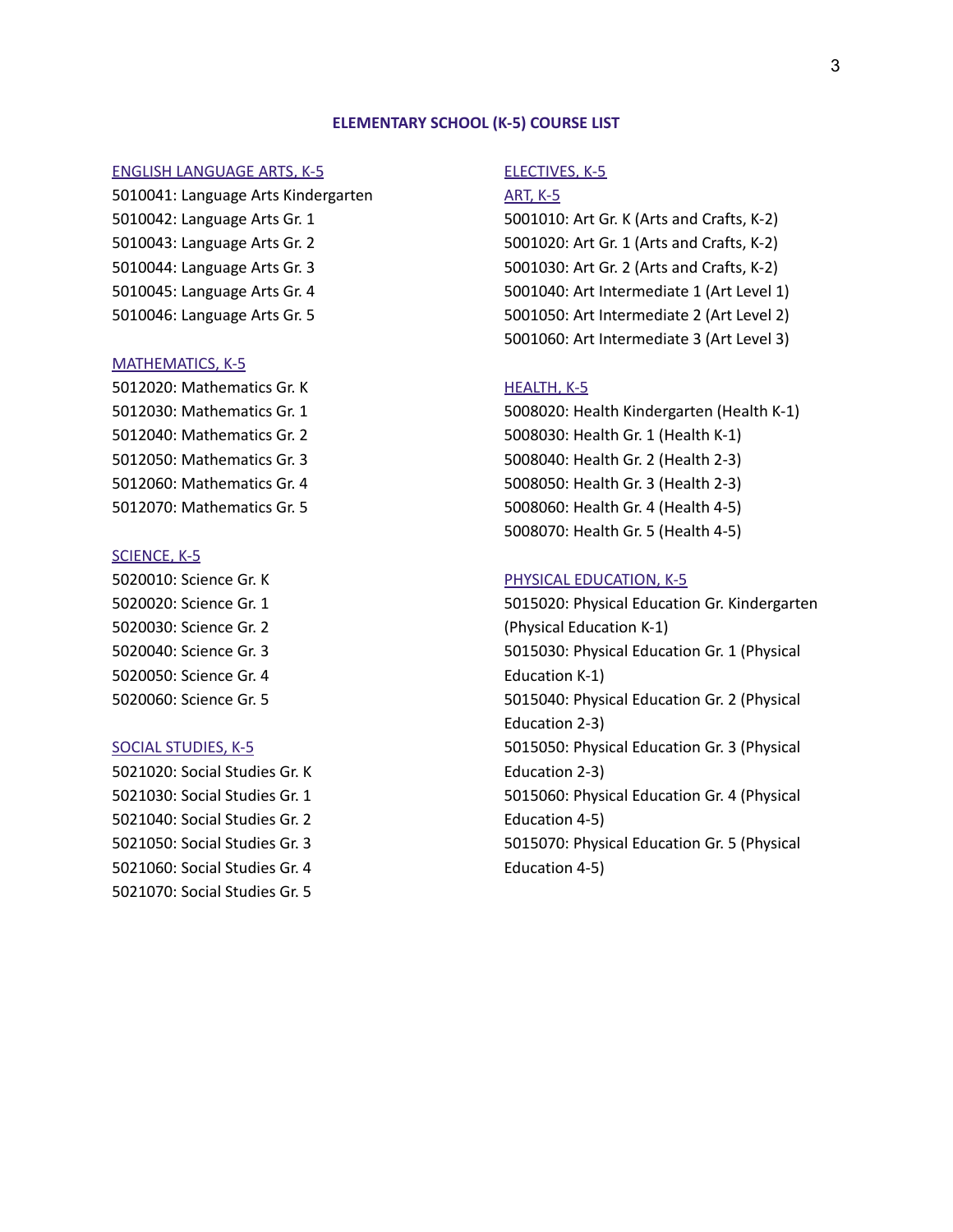#### **MIDDLE SCHOOL (6-8) COURSE LIST**

## ENGLISH LANGUAGE ARTS, 6-8

1001010: M/J Language Arts 1 1001020: M/J Language Arts 1 Adv 1001040: M/J Language Arts 2 1001050: M/J Language Arts 2 Adv 1001070: M/J Language Arts 3 1001080: M/J Language Arts 3 Adv

## MATHEMATICS, 6-8

1205010: M/J Grade 6 Mathematics 1205020: M/J Grade 6 Mathematics Adv 1205040: M/J Grade 7 Mathematics 1205050: M/J Grade 7 Mathematics Adv 1205070: M/J Grade 8 Pre-Algebra 1200310: Algebra 1

#### SCIENCE, 6-8

2002040: M/J Comprehensive Science 1 2002050: M/J Comprehensive Science 1 Adv 2002070: M/J Comprehensive Science 2 2002080: M/J Comprehensive Science 2 Adv 2002100: M/J Comprehensive Science 3 2002110: M/J Comprehensive Science 3 Adv 2001010: M/J Earth/Space Science 2000010: M/J Life Science 2003010: M/J Physical Science

## SOCIAL STUDIES, 6-8

2106010: M/J Civics 2106020: M/J Civics Adv 2100010: M/J United States History 2100020: M/J United States History Adv 2103015: M/J World Geography 2109010: M/J World History 2109020: M/J World History Adv

## PHYSICAL EDUCATION, 6-8

Section 1003.455, F.S. requires 1 semester of P.E. each year for students in Gr. 6-8. 1508000: M/J Fitness 6\* 1508060: M/J Comprehensive Physical Education Grade 6/7\* 1508070: M/J Comprehensive Physical Education Grade 7/8\*

## ELECTIVES, 6-8

0102040: M/J Creative Photography A and B 0103000: M/J Digital Art and Design 1301090: M/J Exploring Music 1 A and B 0708000: World Language Spanish 1 0708010: World Language Spanish 2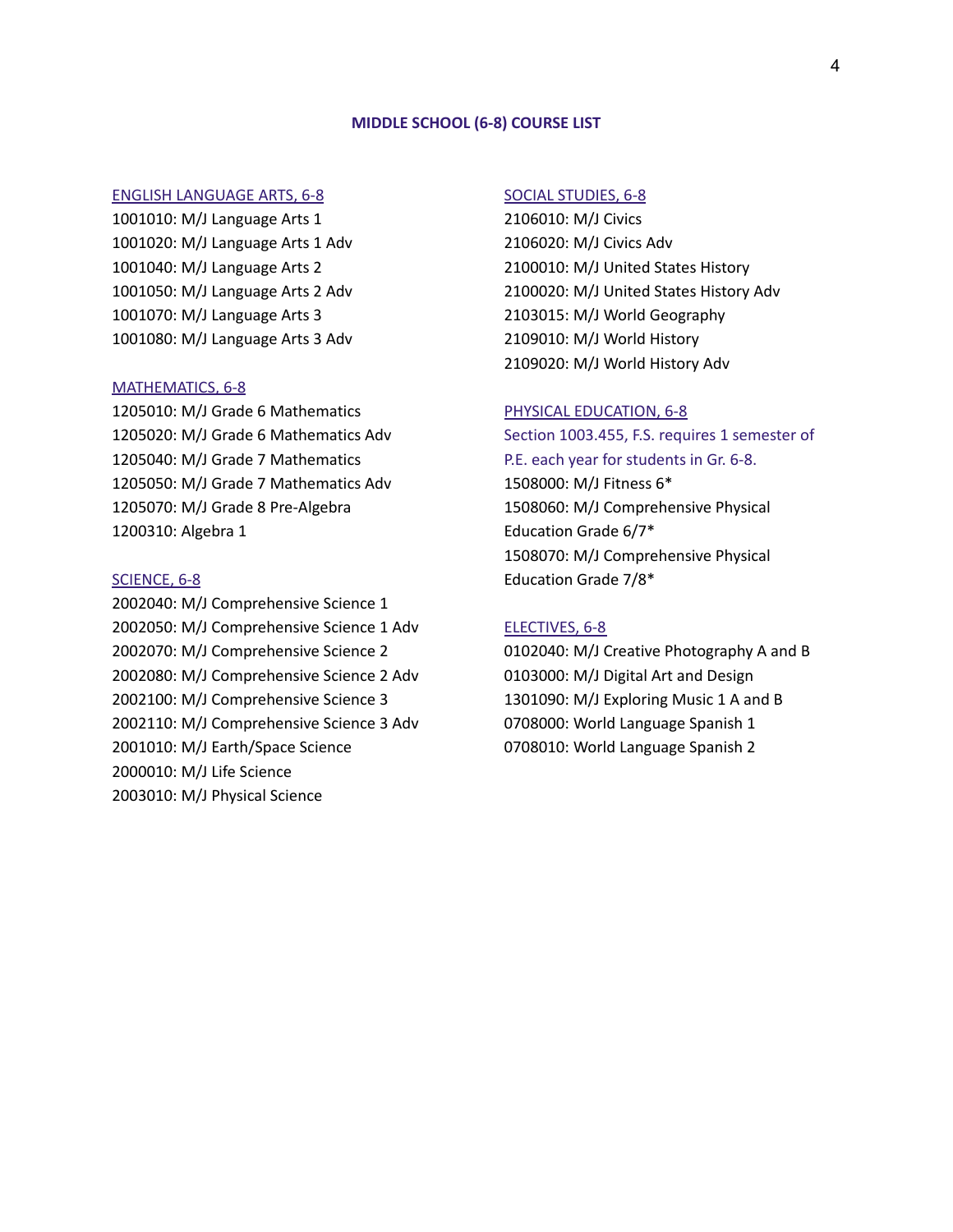#### **HIGH SCHOOL (9-12) COURSE LIST**

## ENGLISH LANGUAGE ARTS, 9-12

1001310: English 1 (1) 1001340: English 2 (1) 1001370: English 3 (1) 1001400: English 4 (1)

#### MATHEMATICS, 9-12

1200310: Algebra 1 (1) 1200330: Algebra 2 (1) 1206310: Geometry (1) 1202340: Pre-Calculus Honors (1) 1210300: Probability and Statistics with Applications Honors (1)

#### **SCIENCE, 9-12**

2000310: Biology 1 (1) 2003340: Chemistry 1 (1) 2001310: Earth/Space Science (1) 2003310: Physical Science (1) 2003380: Physics 1 (1)

#### SOCIAL STUDIES, 9-12

2102335: Economics with Financial Literacy\* (.5) 2106310: United States Government\* (.5) 2100310: United States History (1) 2109310: World History (1)

#### FINE ARTS, 9-12

0100320: Art in World Cultures\* (.5) 0100310: Introduction to Art History\* (.5)

PHYSICAL EDUCATION, 9-12 3026010: HOPE - Physical Education (1)

#### ELECTIVES, 9-12

1700380: Career Research and Decision Making\* (.5) 2003350: Chemistry 1 Honors (1)

9003410: Computer Fundamentals (CTE AIT) (1) 1009320: Creative Writing 1\* (.5) 1700370: Critical Thinking and Study Skills\* (.5) 9001230: CSIT Network Systems Configuration (1) 9001240: CSIT Network Systems Design and Administration (1) 8207310: Digital Information Technology (1) 1501310: Fitness for Lifestyle Design\* (.5) 2002400: Integrated Science 1 (1) 2002420: Integrated Science 2 (1) 1501300: Personal Fitness (1) 2107300: Psychology 1\*(.5) 2107310: Psychology 2\* (.5) 2108300: Sociology\* (.5) 1503350: Team Sports 1\* (.5) 1211300: Trigonometry Honors\* (.5) 9003460: Web Development Technologies (CTE AIT) (1) 2103300: World Cultural Geography (1) 0701320: World Language French 1 (1) 0708340: World Language Spanish 1 (1) 0701330: World Language French 2 (1) 0708350: World Language Spanish 2 (1)

#### ADVANCED PLACEMENT (AP) - College Board

2000340: AP Biology (1) 1202310: AP Calculus AB (1) 1001420: AP English Language and Comp (1) 1001430: AP English Literature and Comp (1) 2001380: AP Environmental Science (1) 0701380: AP French Language and Culture (1) 2103400: AP Human Geography (1) 2107350: AP Psychology (1) 0708400: AP Spanish Language and Culture (1) 1210320: AP Statistics (1) 2106420: AP U.S. Government and Politics\* (.5) 2100330: AP U.S. History (1) 2109420: AP World History: Modern (1)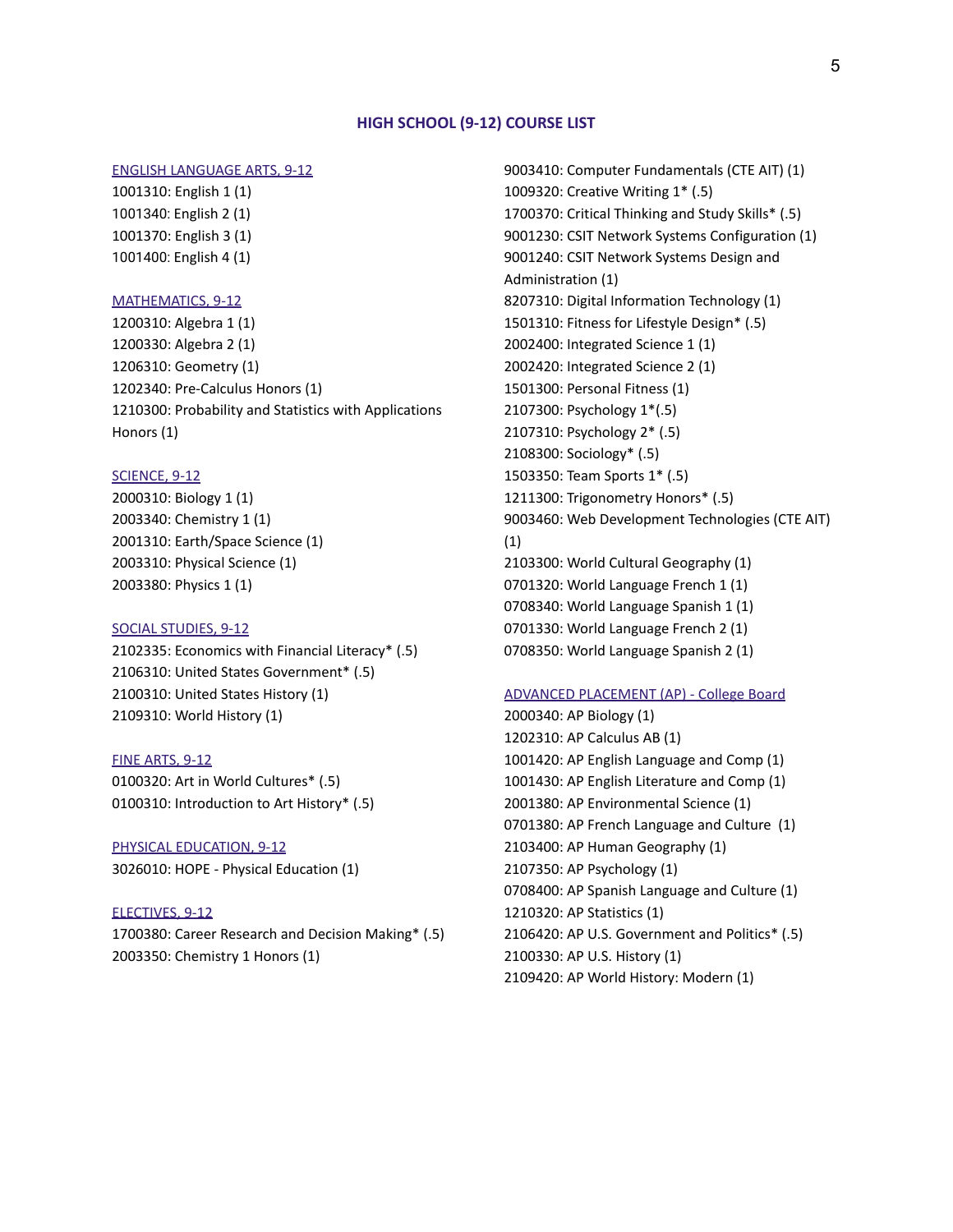#### **ELEMENTARY SCHOOL (K-5) COURSE DESCRIPTIONS**

#### **ENGLISH LANGUAGE ARTS, K-5**

**5010041: Language Arts Kindergarten** - Students learn vocabulary with multiple meanings and learn how words in a sentence relate to each other. Students learn phonics to sound out words while reading. Students are exposed to emergent-reader books and asked to answer questions about the plot, key ideas, and details of the story. Students learn to explain relationships between text and the illustrations and compare and contrast two different books on the same topic.

**5010042: Language Arts Gr. 1** - Students develop skills for reading, writing and listing. Students learn syllables within a word and sounds, and learn how to explain the differences between the books that tell stories and give information.

**5010043: Language Arts Gr. 2** - Students enhance their reading and writing skills by answering questions about a story. Students will understand that rhythm, structure, and points of view add meaning to the story.

**5010044: Language Arts Gr. 3** - Students learn the difference between literal and nonliteral language. Students learn about chapters, scenes, and stanzas of written work and how these pieces fit together to produce a whole story. Students further develop their writing skills by learning how to use linking words and phrases, and words and phrases that show the order of events.

**5010045: Language Arts Gr. 4** - Students learn how to link text to prior knowledge, and how to determine if information is a first or second hand account. Students practice reading nonfiction and learn how to make predictions about what will happen next in a story. Students continue writing practice and learn how to paraphrase to write essays.

**5010046: Language Arts Gr. 5** - Students learn about grammar, practice reading different types of literature, and learn skills to be a good writer. Students learn how to make inferences, read context clues, and read to learn information. Students continue writing practice by learning how to express opinions, write letters, use literary devices, use word relationships in poetry, and compare and contrast texts.

#### **MATHEMATICS, K-5**

**5012020: Mathematics Gr. K** - Students use numbers, including written numerals, to represent quantities and to solve problems. Students describe their physical world using geometric ideas (shape, orientation, spatial relations) and vocabulary.

**5012030: Mathematics Gr. 1** - Students develop strategies for adding and subtracting whole numbers based on their prior work with small numbers. Students develop and use different methods to add within 100 and subtract multiples of 10. Students develop an understanding of the meaning and processes of measurement.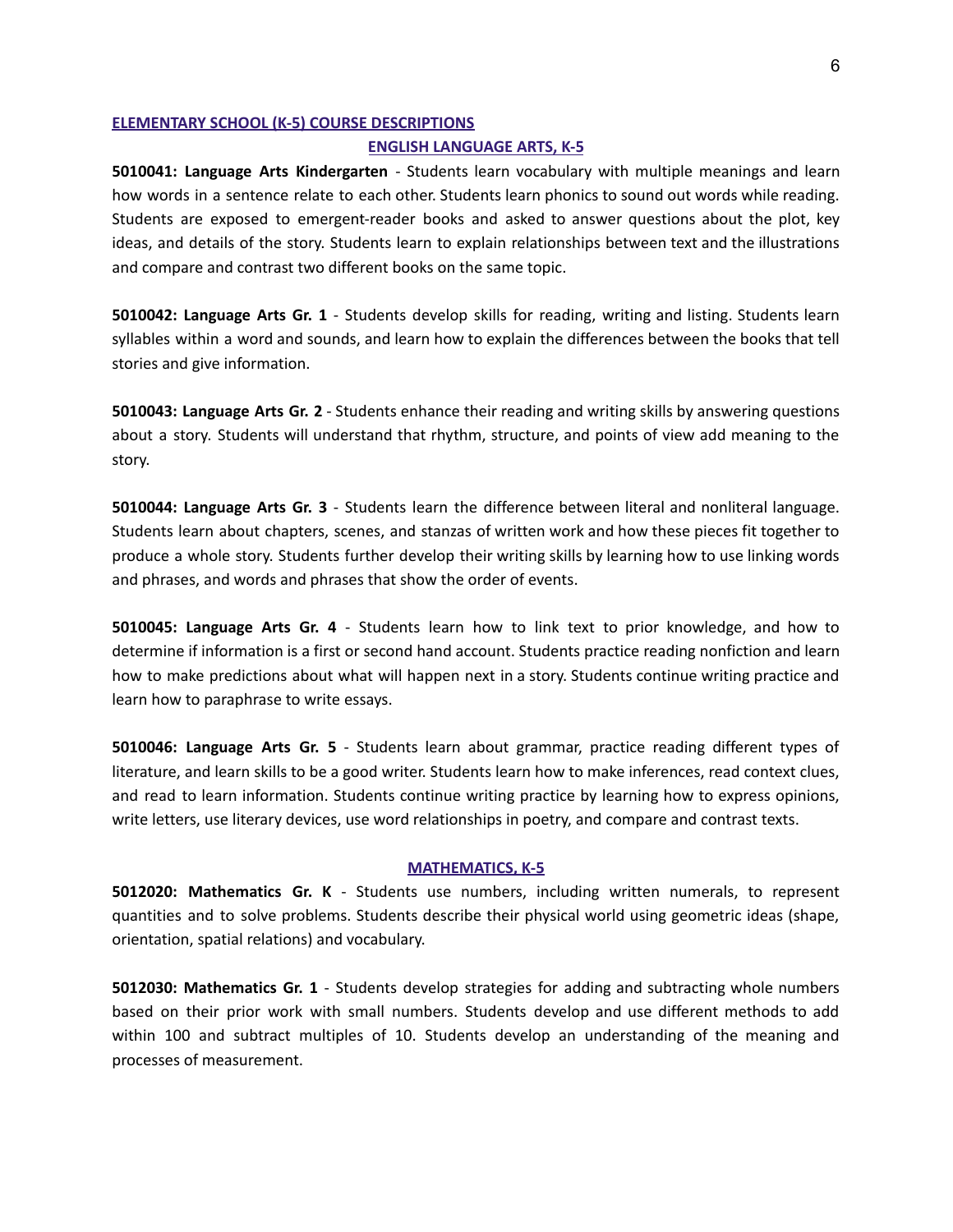**5012040: Mathematics Gr. 2** - Students extend their understanding of the base-ten system. Students use their understanding of addition to develop fluency with addition and subtraction within 100. Students recognize the need for standard units of measure (centimeter and inch). Students describe and analyze shapes by examining their sides and angles.

**5012050: Mathematics Gr. 3** - Students develop an understanding of the meanings of multiplication and division of whole numbers. Students develop an understanding of fractions. Students recognize area as an attribute of two-dimensional regions. Students describe, analyze, and compare properties of two-dimensional shapes.

**5012060: Mathematics Gr. 4** - Students generalize their understanding of place value to 1,000,000, understanding the relative sizes of numbers in each place. Students develop understanding of fraction equivalence and operations with fractions. Students describe, analyze, compare, and classify two-dimensional shapes.

**5012070: Mathematics Gr. 5** - Students apply their understanding of fractions and fraction models to represent the addition and subtraction of fractions with unlike denominators as equivalent calculations with like denominators. Students develop understanding of why division procedures work based on the meaning of base-ten numerals and properties of operations. Students recognize volume as an attribute of three-dimensional space.

## **SCIENCE, K-5**

**5020010: Science Gr. K** - Students learn about Earth and space, and about gravity and its effect on objects. Students learn to identify the moon, sun, stars and the differences between the day and night.

**5020020: Science Gr. 1** - Students learn about physical science, biology, and geology. Students learn the difference between living and nonliving things based on their properties. Students learn about different types of plants and animals. Students study the functions of the organs in their body. Students explore the Earth and study how the Earth changes through weathering, erosion, and earthquakes. Students learn about the three states of matter and how to describe their properties.

**5020030: Science Gr. 2** - Students learn about gravity and magnets, how substances change from one state to another, the characteristics of plants and animals, and the function of key organs in the human body, such as the brain, heart, muscles, and digestive system.

**5020040: Science Gr. 3** - Students learn about plants, animals, and ecosystems. Students learn about comets, asteroids, meteoroids, and about the contributions of Galileo to astronomy. Students study about types of energy such as light, sound, heat and electricity.

**5020050: Science Gr. 4** - Students learn about matter and its states, elements, atoms and properties of matter. Students learn the differences between molecules, compounds and mixtures. Students learn about the solar system and the movement of Earth.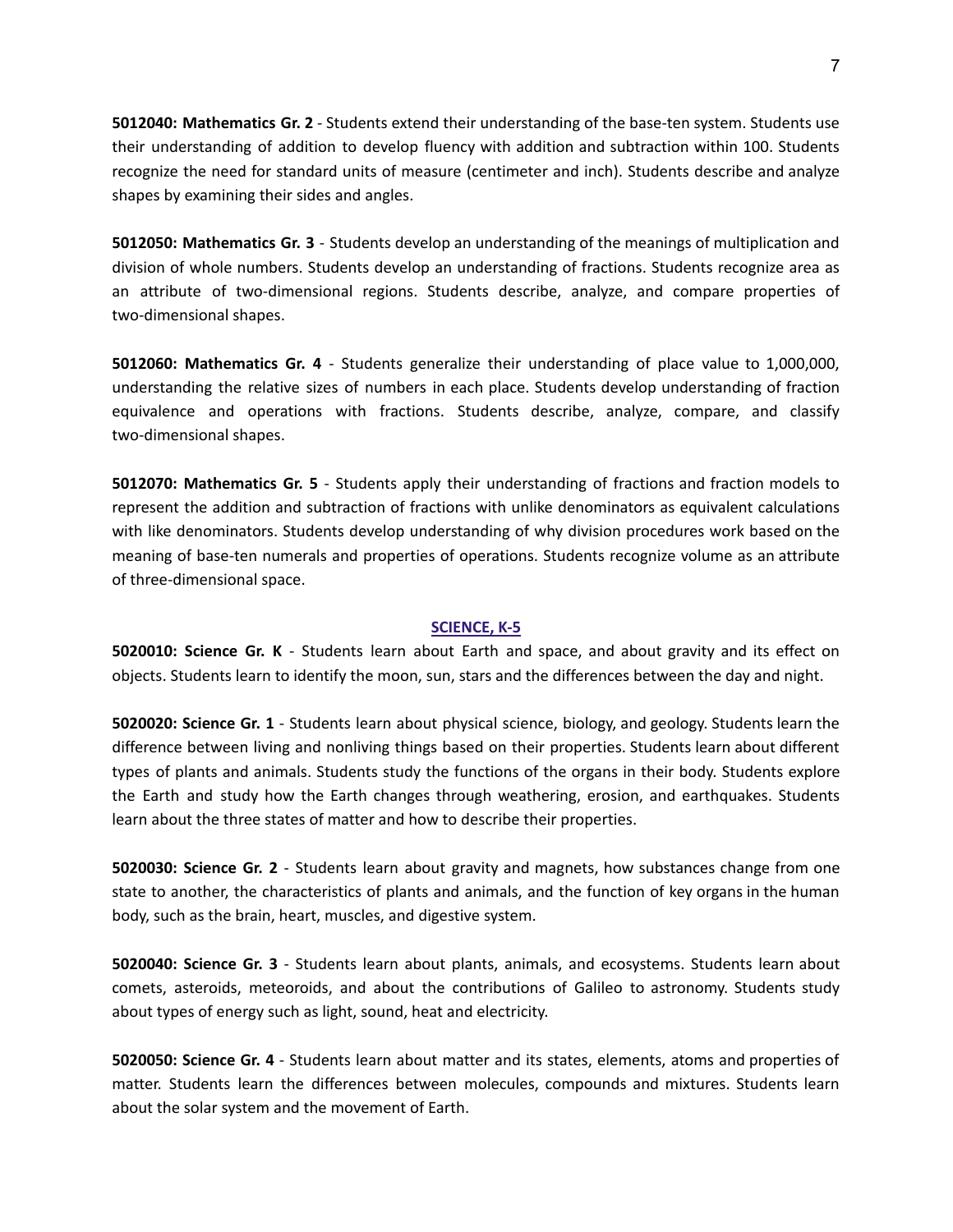**5020060: Science Gr. 5** - Students learn about the solar system and planets, atomic theory and states of matter, the law of conservation of energy, and electricity and its properties.

## **SOCIAL STUDIES, K-5**

**5021020: Social Studies Gr. K** - Students learn about themselves, their families, and the community. Students are introduced to basic concepts related to history, geography, economics, and citizenship.

**5021030: Social Studies Gr. 1** - Students expand their knowledge of family and community through explorations in history, geography, and economics and learn about their role as a citizen in their home, school, and community.

**5021040: Social Studies Gr. 2** - Students investigate the impact of immigration over time in the United States, explore the geography of North America, and discover the foundations of American citizenship.

**5021050: Social Studies Gr. 3** - Students learn about the physical and cultural characteristics of North America and the Caribbean, and focus on the regions of the United States, Canada, Mexico, and the Caribbean Islands.

**5021060: Social Studies Gr. 4** - Students learn about Florida history focusing on exploration, colonization, growth, and the 20th Century and beyond. Students study the important people, places, and events that helped shape Florida history.

**5021070: Social Studies Gr. 5** - Students study the development of the United States with emphasis on the people, places and events up to approximately 1850. Students learn about the historical, geographic, political, economic, and sociological events which influenced the initial inhabitation, exploration, colonization, and early national periods of American History.

## **ELECTIVES (K-5)**

## **ART, K-5**

**5001010: Art Gr. Kindergarten (Arts and Crafts, K-2)**

```
5001020: Art Gr. 1 (Arts and Crafts, K-2)
```
## **5001030: Art Gr. 2 (Arts and Crafts, K-2)**

This course includes exploratory experiences that introduce a variety of concepts and ideas, and the safe use of materials. Students learn art vocabulary, terms, and procedures during the creative process that help them describe and talk about their work.

**5001040: Art Intermediate 1 (Art Level 1)** - Students experiment with a variety of concepts and ideas in art while using materials correctly and safely to convey personal interests. Students use accurate art vocabulary, terms, and procedures during the creative process to describe and talk about their work.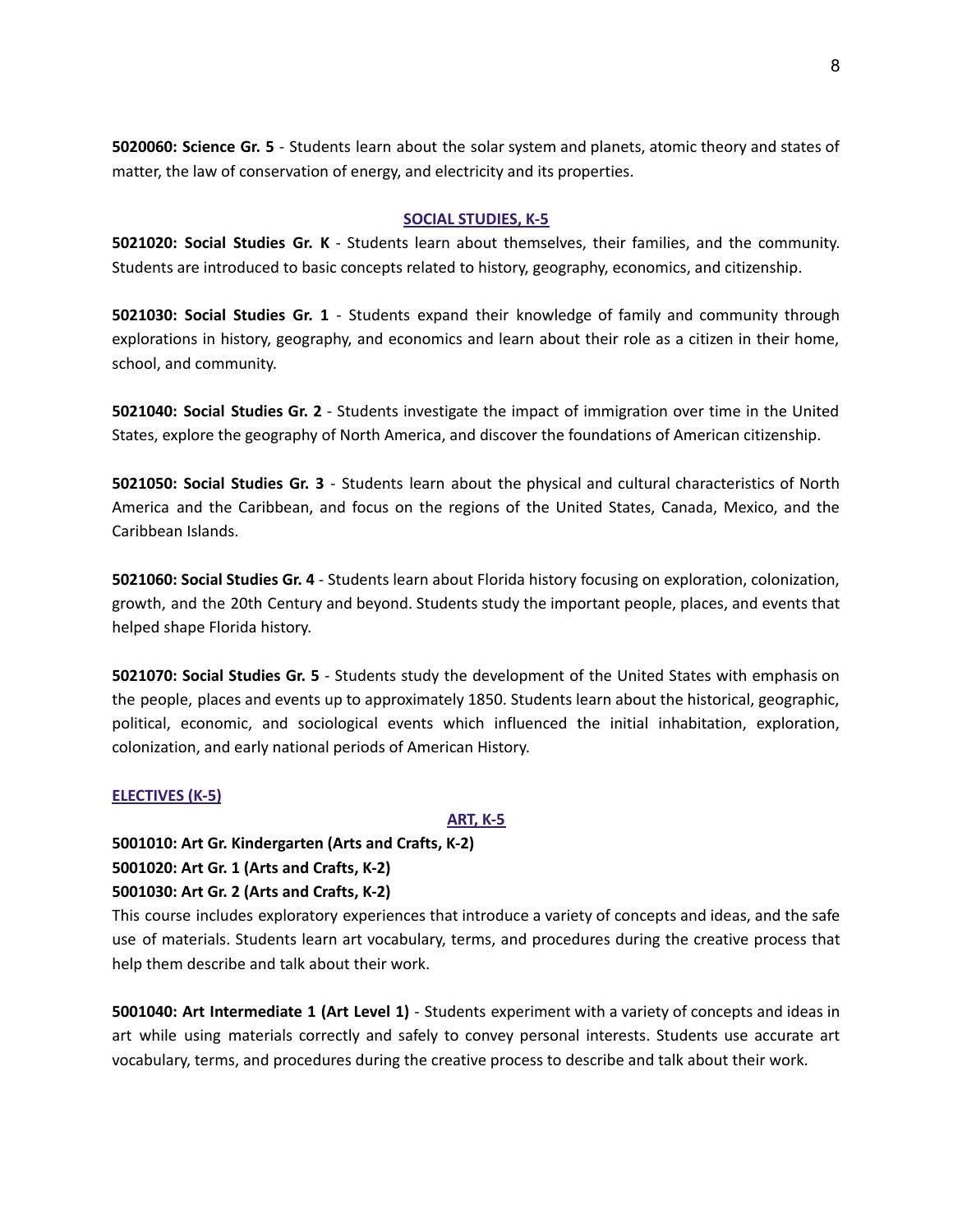**5001050: Art Intermediate 2 (Art Level 2)** - Students experiment with a variety of two- and three-dimensional concepts and ideas in art. Materials are correctly and safely applied to convey personal interests and self-expression. Students use accurate art vocabulary, terms, and procedures with resources and time-management skills during the creative process. Attributes of artworks from individuals, cultures, and time are identified, described, and discussed.

**5001060: Art Intermediate 3 (Art Level 3)** - Students incorporate a variety of two- and three-dimensional concepts and ideas in art. Materials are correctly and safely applied to convey personal interests and self-expression. Observation skills, prior knowledge, and art criticism skills are employed to reflect on and interpret works of art. Students use accurate art vocabulary, terms, and procedures with resources and time-management skills during the creative process.

## **HEALTH, K-5**

# **5008020: Health Kindergarten (Health K-1) 5008030: Health Gr. 1 (Health K-1)**

Students learn to make healthy choices with the overall goal of improving quality of life. Students identify various health and safety influences, including family, friends, school, community, and media.

# **5008040: Health Gr. 2 (Health 2-3) 5008050: Health Gr. 3 (Health 2-3)**

Students learn to make healthy choices with the overall goal of improving quality of life. Students learn to describe personal health and ways that a safe, healthy home environment can promote personal health and prevent injuries.

# **5008060: Health Gr. 4 (Health 4-5) 5008070: Health Gr. 5 (Health 4-5)**

Students learn to make healthy choices with the overall goal of improving quality of life. Students learn to describe the relationship between a healthy behavior, environment and personal health, and learn how to prevent injuries and health problems.

## **PHYSICAL EDUCATION, K-5**

**5015020: Physical Education Gr. Kindergarten (Physical Education K-1)**

**5015030: Physical Education Gr. 1 (Physical Education K-1)**

**5015040: Physical Education Gr. 2 (Physical Education 2-3)**

**5015050: Physical Education Gr. 3 (Physical Education 2-3)**

**5015060: Physical Education Gr. 4 (Physical Education 4-5)**

# **5015070: Physical Education Gr. 5 (Physical Education 4-5)**

Establish a basic understanding of health and fitness. Focus on health-related fitness and learn how to become more fit and healthy. Learn about the following topics: exercise safety, making healthy choices, and nutrition; the benefits, components, and principles of fitness; basic anatomy and physiology; the values of cooperation and teamwork; age-appropriate motor, non-locomotor, and manipulative skills.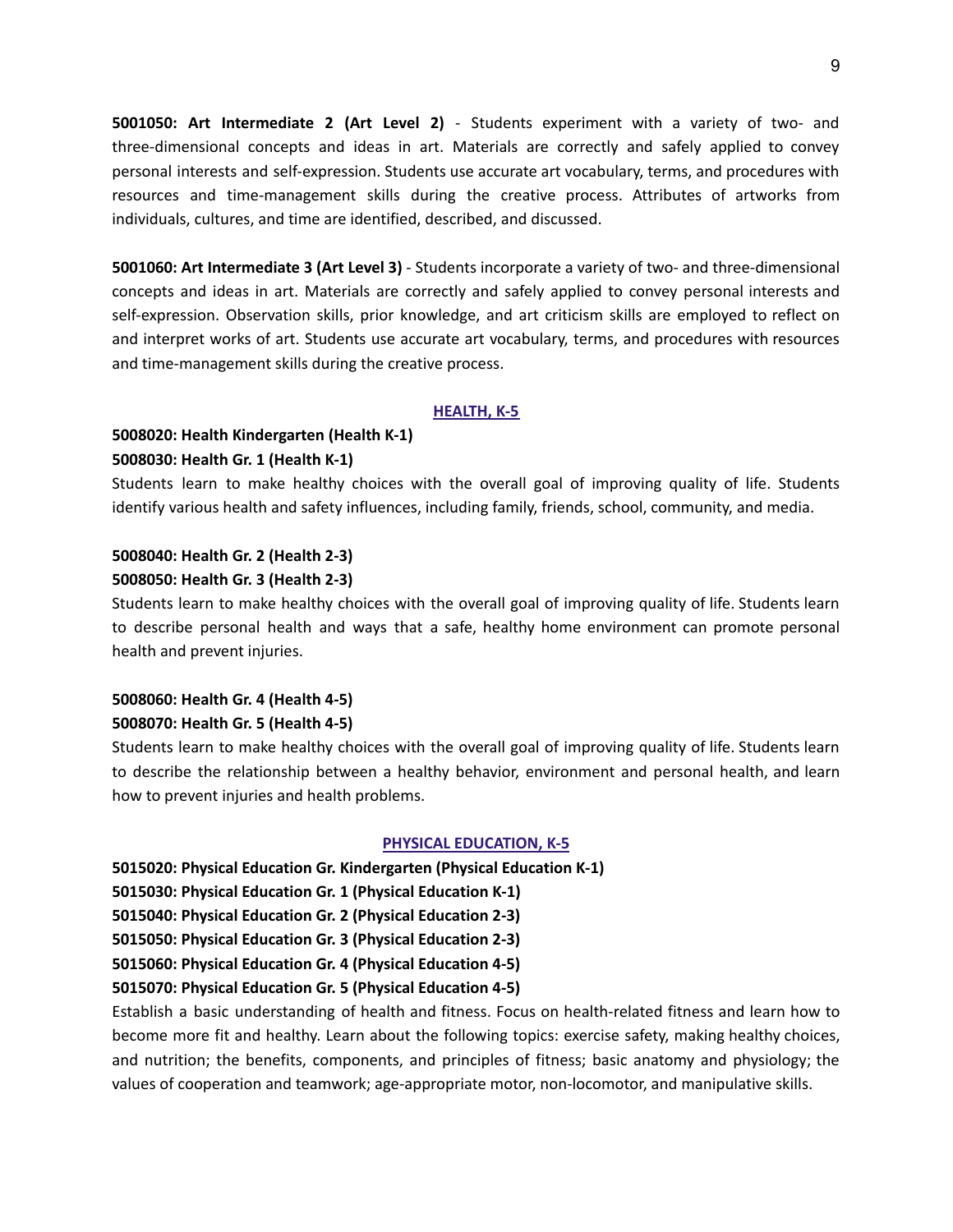## **MIDDLE SCHOOL (6-8) COURSE DESCRIPTIONS**

#### **ENGLISH LANGUAGE ARTS, 6-8**

## **1001010: M/J Language Arts 1**

## **1001020: M/J Language Arts 1 Advanced**

Students use texts of appropriate complexity to receive integrated language arts study in reading, writing, speaking, listening, and language for college and career preparation and readiness. Narrative fiction, poetry, literary nonfiction, and informational texts are incorporated to build reading, writing and critical thinking skills. Practice and develop writing skills to produce narrative, argumentative, and explanatory essays.

#### **1001040: M/J Language Arts 2**

#### **1001050: M/J Language Arts 2 Advanced**

Students use texts of high complexity to receive integrated language arts study in reading, writing, speaking, listening, and language for college and career preparation and readiness. Develop communication and reading comprehension skills; strengthen critical analysis skills while studying how nonfiction texts and literature can be used to share ideas.

#### **1001070: M/J Language Arts 3**

## **1001080: M/J Language Arts 3 Advanced**

Students use texts of high complexity to receive integrated language arts study in reading, writing, speaking, listening, and language for college and career preparation and readiness. Analyze various genres of literature to make connections with historical perspectives and the arts. Build on critical thinking and writing skills by studying a range of classic and contemporary literature.

## **MATHEMATICS, 6-8**

## **1205010: M/J Grade 6 Mathematics**

## **1205020: M/J Grade 6 Mathematics Advanced**

Connect ratio and rate to whole number multiplication and division and use concepts of ratio and rate to solve problems; practice division of fractions and extend the notion of number to the system of rational numbers, which includes negative numbers; write, interpret, and use expressions and equations; develop an understanding of statistical thinking.

## **1205040: M/J Grade 7 Mathematics**

#### **1205050: M/J Grade 7 Mathematics Advanced**

Understand and apply proportional relationships; develop an understanding of operations with rational numbers and work with expressions and linear equations; solve problems involving scale drawings and informal geometric constructions, and work with two- and three-dimensional shapes to solve problems involving area, surface area, and volume; draw inferences about populations based on samples.

## **1205070: M/J Grade 8 Pre-Algebra**

Work with radicals and integer exponents; understand the connections between proportional relationships, lines, and linear equations; analyze and solve linear equations and pairs of simultaneous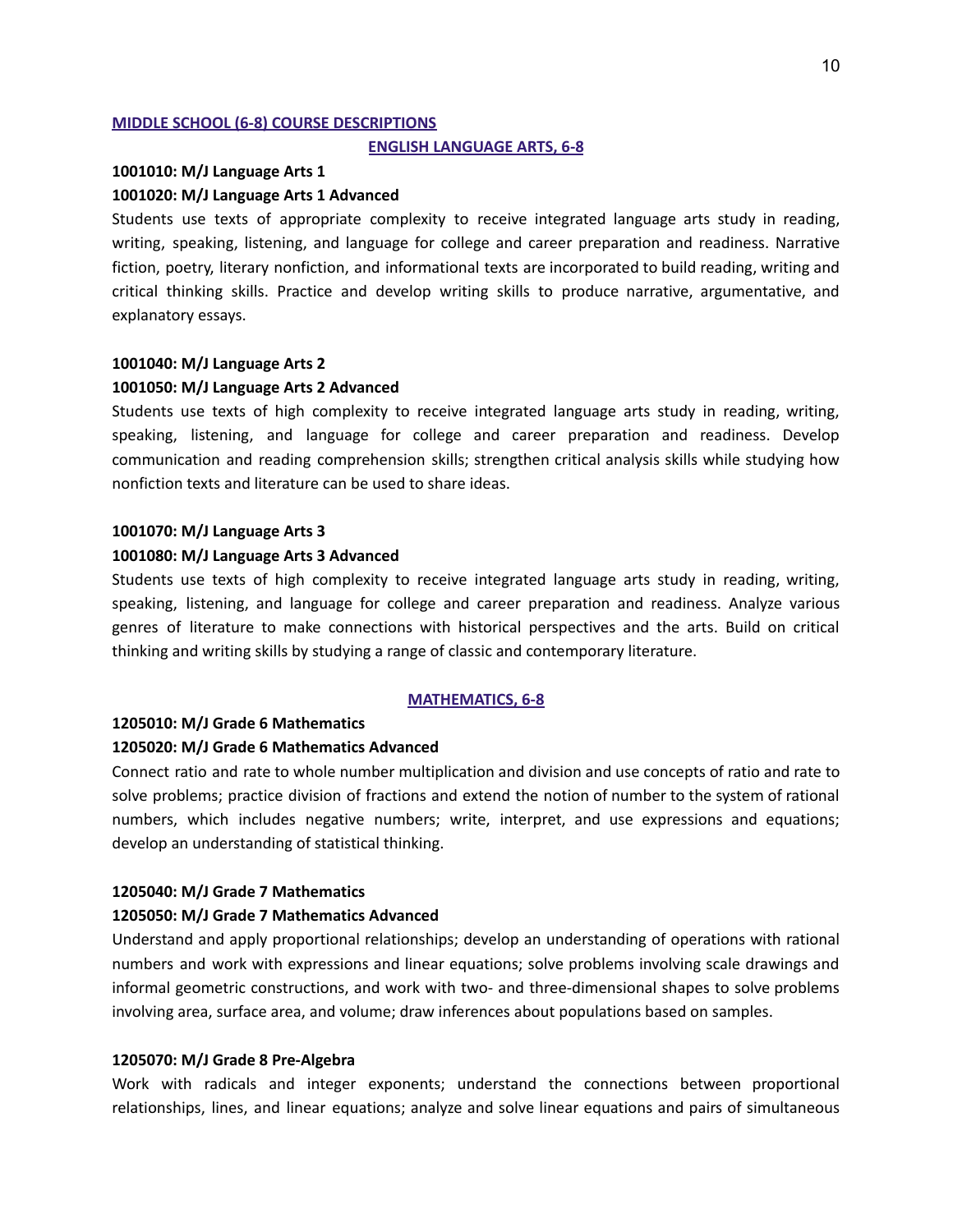linear equations; define, evaluate, and compare functions; use functions to model relationships between quantities; understand congruence and similarity using physical models, transparencies, or geometry software; understand and apply the Pythagorean Theorem.

## **1200310: Algebra 1**

The fundamental purpose of this course is to formalize and extend the mathematics that students learned in the middle grades. The critical areas, called units, deepen understanding of linear and exponential relationships by contrasting them with each other and by applying linear models to data that exhibit a linear trend. Students engage in methods for analyzing, solving, and using quadratic functions.

## **SCIENCE, 6-8**

# **2002040: M/J Comprehensive Science 1**

## **2002050: M/J Comprehensive Science 1 Advanced**

A basic intermediate course intended to expose students to the designs and patterns in the physical universe. Provides a broad survey of the major areas of science, which include the study of plant systems, weather, plant and animal characteristics, the Earth, electricity and magnetism, and the different forms of energy.

# **2002070: M/J Comprehensive Science 2 2002080: M/J Comprehensive Science 2 Advanced**

A basic intermediate course intended to expose students to the designs and patterns in the physical universe. Develop basic scientific skills and a broad survey of the major areas of science, which include an overview of major areas of science, mathematics in science, astronomy, the atmosphere, natural cycles, weather and climate, human anatomy and physiology, and careers in science.

## **2002100: M/J Comprehensive Science 3**

## **2002110: M/J Comprehensive Science 3 Advanced**

The course covers a variety of topics in the field of science, including an overview of chemistry, Earth and space science, and life sciences. Develop scientific inquiry skills and apply these skills to experiments. Apply mathematical concepts within the field of science.

**2001010: M/J Earth/Space Science** - The course is an overview of the structure of the Earth, of our solar system, galaxy and universe; of scientific inquiry and how scientific investigations are conducted; of basic cycles on Earth and how the Earth has changed over time, the layers of the Earth, how forces inside impact the surface, and how the Earth fits into our solar system and beyond.

**2000010: M/J Life Science** - The course focuses on the building blocks of life and the processes that sustain life on Earth to develop an understanding of life forms and how energy is passed from organism to organism. Learn how humans have impacted the Earth and how to lessen that impact.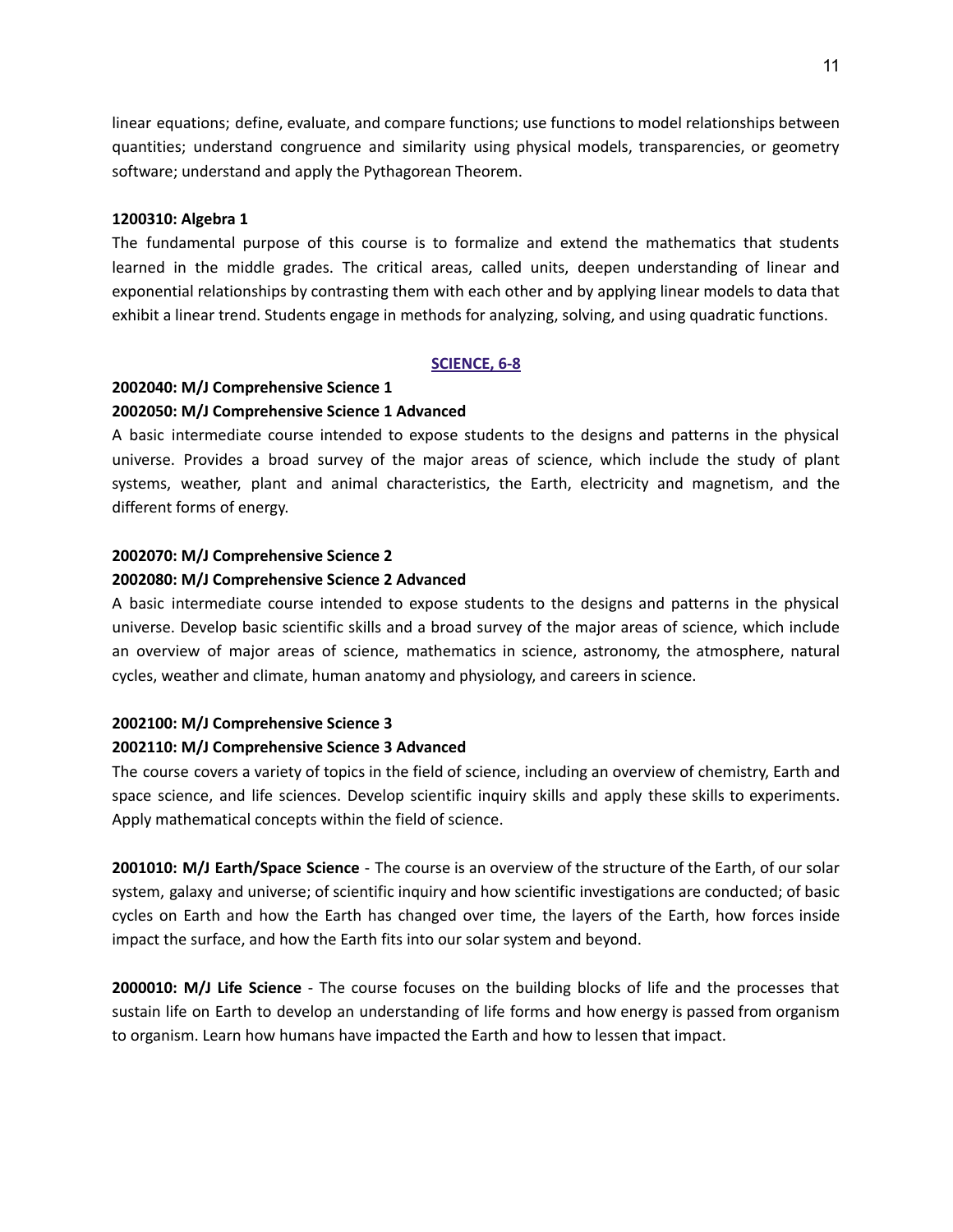**2003010: M/J Physical Science** - The course introduces students to the basic skills that scientists use when making scientific investigations and conducting scientific inquiry. This course covers the concepts of force and motion, light and the electromagnetic spectrum, and chemistry.

## **SOCIAL STUDIES, 6-8**

## **2106010: M/J Civics**

## **2106020: M/J Civics Advanced**

Learn about the principles, functions, and organization of government; the origins of the American political system; the roles, rights, responsibilities of United States citizens; and methods of active participation in our political system. The course is embedded with strong geographic and economic components to support civic education instruction.

## **2100010: M/J United States History**

## **2100020: M/J United States History Advanced**

Study American history from the Exploration and Colonization period to the Reconstruction Period following the Civil War. Learn about the historical, geographic, political, economic, and sociological events which influenced the development of the United States and the resulting impact on world history.

**2103015: M/J World Geography** - Study the usage of geographic concepts, tools, and skills to draw conclusions about physical and human patterns. Develop an understanding of world political regions in terms of location, physical characteristics, population and culture, historical change, economic activity, and land use. Study methods of historical inquiry and primary and secondary historical documents.

## **2109010: M/J World History**

## **2109020: M/J World History Advanced**

Learn about the world's earliest civilizations to the ancient and classical civilizations of Africa, Asia, and Europe. Study the multiple dynamics of world history including economics, geography, politics, and religion/philosophy. Study methods of historical inquiry and primary and secondary historical documents.

#### **PHYSICAL EDUCATION, 6-8**

## **Section 1003.455, F.S. requires one (1) semester of P.E. each year for students in Gr. 6-8.**

**1508000: M/J Fitness 6\*** - This fitness course is designed for 6th grade students and intended to be 18 weeks in length. The purpose of this course is to provide students with the knowledge, skills, and values they need to become healthy and physically active for a lifetime. This course addresses both the health and skill-related components of physical fitness which are critical for students' success.

**1508060: M/J Comprehensive Physical Education Grade 6/7\*** - This course is designed for 6th and 7th grade students and intended to be 18 weeks in length. The purpose of this course is to provide a foundation of knowledge, skills, and values necessary for the development of a physically active lifestyle. The course content provides exposure to a variety of movement opportunities and experiences. The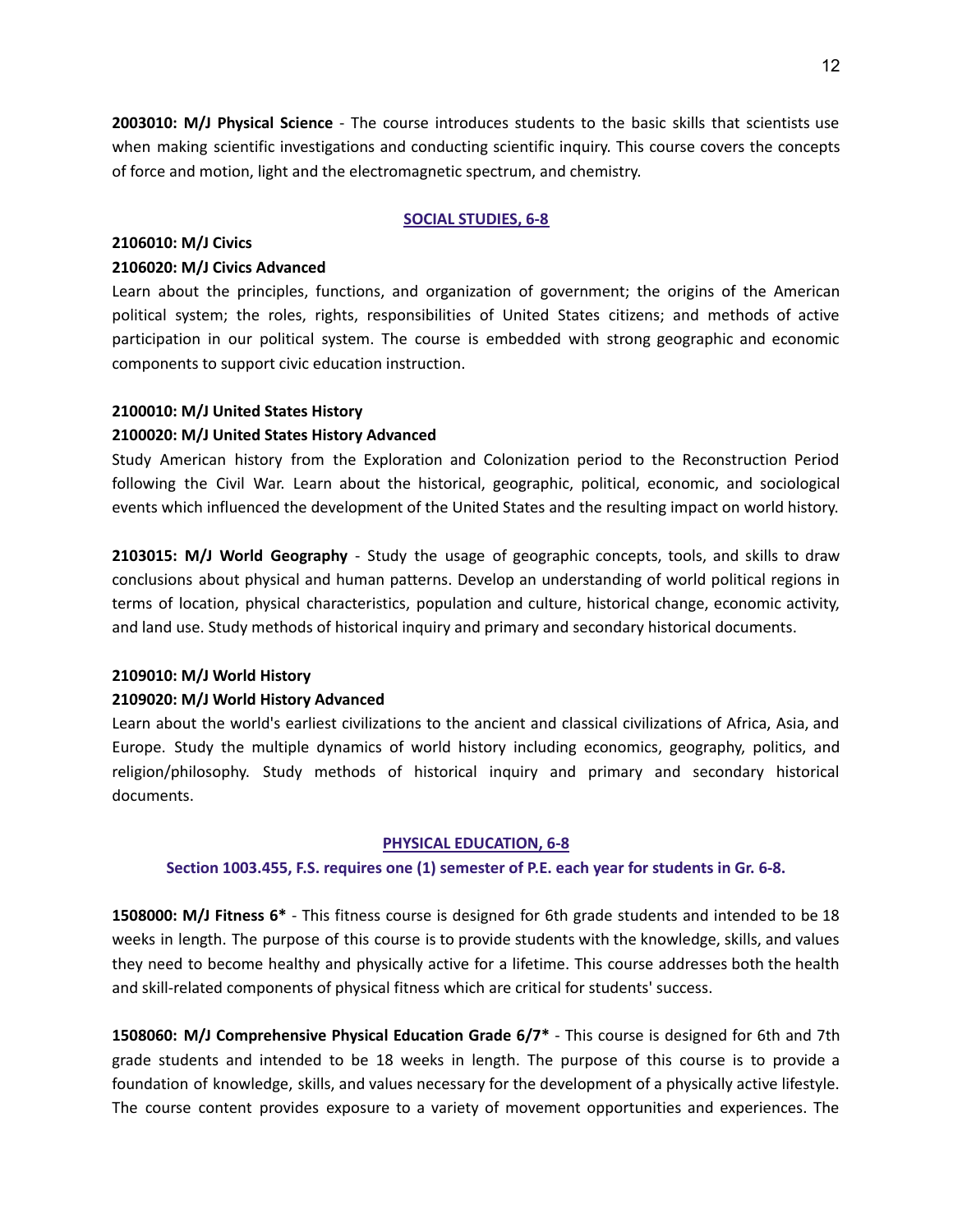integration of fitness concepts throughout the content is critical to student success in this course and in the development of a healthy and physically active lifestyle.

**1508070: M/J Comprehensive Physical Education Grade 7/8\*** - This course is designed for 7th and 8th grade students and is intended to be 18 weeks in length. The purpose of this course is to build on previously acquired knowledge, skills, and values necessary for the implementation and maintenance of a physically active lifestyle. The course content provides exposure to a variety of movement opportunities and experiences. The integration of fitness concepts throughout the content is critical to student success in this course and in the development of a healthy and physically active lifestyle.

# **ELECTIVES, 6-8**

**0102040: M/J Creative Photography A and B** - Explore the aesthetic foundations of art using beginning photography techniques. Learn how to use an art criticism process to evaluate, explain, and measure artistic growth in personal or group works.

**0103000: M/J Digital Art and Design -** Explore the fundamental concepts, terminology, techniques, and applications of digital imaging to create original work. Students produce digital still and/or animated images.

**1301090: M/J Exploring Music 1 A and B** - Explore the essential elements of 20th- and 21st-century music in America (e.g., jazz, rock, soul, blues) and global cultures (e.g., Latin, Bollywood, European, Asian, world drumming). Reflect on the significance of social influences and historical events on the development of music. Focus on the creation, use, and performance of music; and the modes of listening, distributing, and gaining access to music.

**0708000: World Language Spanish 1** - The course introduces students to the target language and its culture. Develop communicative skills in all modes of communication and cross-cultural understanding. Emphasis is placed on proficient communication in the language. An introduction to reading and writing is also included as well as culture, connections, comparisons, and communities.

**0708010: World Language Spanish 2** - The course reinforces the fundamental skills acquired in World Language 1. Develop increased listening, speaking, reading, and writing skills as well as cultural awareness. Specific content to be covered is a continuation of listening and oral skills acquired in World Language 1. Reading and writing receive more emphasis, while oral communication remains the primary objective.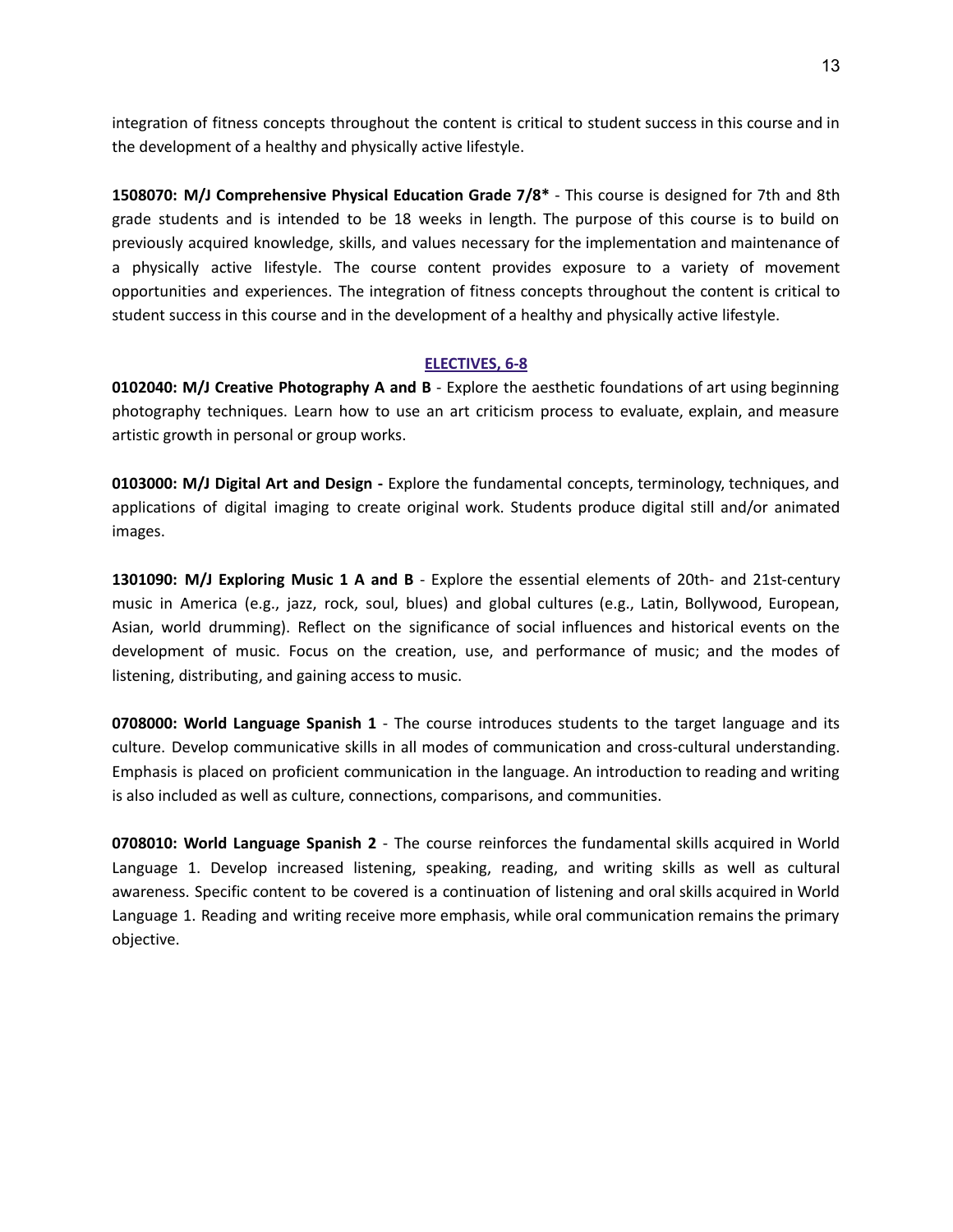#### **HIGH SCHOOL (9-12) COURSE DESCRIPTIONS**

#### **ENGLISH LANGUAGE ARTS, 9-12**

**1001310: English 1** - Engage in literary analysis and inferential evaluation of classic and contemporary texts. The course involves critically reading fiction, poetry, drama, and literary nonfiction to improve comprehension and literary-analysis strategies. Read and analyze a range of classic texts and study short but complex texts, including influential speeches. Learn how to strengthen and produce clear, coherent writing. Course Length: Year; Number of Credits: One credit (1)

**1001340: English 2** - Focus on application and reinforce literary analysis and twenty-first century skills with interesting pieces of literature and literary nonfiction, application e-resources, and educational interactives. Improve your literary analysis skills and learn how to apply them to a range of genres and text structures. Learn about media literacy, career skills, and the essentials of grammar and vocabulary. Learn how to compose descriptive, persuasive, expository, literary analysis, research, narrative, and compare-contrast essays. Course Length: Year; Number of Credits: One credit (1)

**1001370: English 3** - Delve into American literature from early American Indian voices through contemporary works. Engage in literary analysis and inferential evaluation of great texts. The course involves critically reading fiction, poetry, drama, and expository nonfiction to improve comprehension and literary analysis strategies. Read and analyze a range of short but complex texts. Continue to strengthen and produce creative, coherent writing. Course Length: Year; Number of Credits: One credit (1)

**1001400: English 4** - Explore British literary traditions spanning from Anglo-Saxon writing to the modern period. Connect philosophical, political, religious, ethical, and social influences of each time period to the works of many notable authors. Learn about world literature and study literary works from India, Europe, China, and Spain. Course Length: Year; Number of Credits: One credit (1)

## **MATHEMATICS, 9-12**

**1200310: Algebra 1** - Learn about relationships between quantities and reasoning with equations; linear and exponential relationships; descriptive statistics; expressions and equations; and quadratic functions and modeling. Course Length: Year; Number of Credits: One credit (1)

**1200330: Algebra 2** - Learn about polynomial, rational, and radical relationships; trigonometric functions; modeling with functions; inferences and conclusions from data; applications of probability. Course Length: Year; Number of Credits: One credit (1)

**1206310: Geometry** - Learn about congruence, proof, and constructions; similarity, proof, and trigonometry; extending to three dimensions; connecting algebra and geometry through coordinates; circles with and without coordinates. Course Length: Year; Number of Credits: One credit (1)

**1202340: Pre-Calculus Honors** - A comprehensive course that includes previous study of algebra, geometry, and functions into a preparatory course for calculus. Study linear, quadratic, exponential,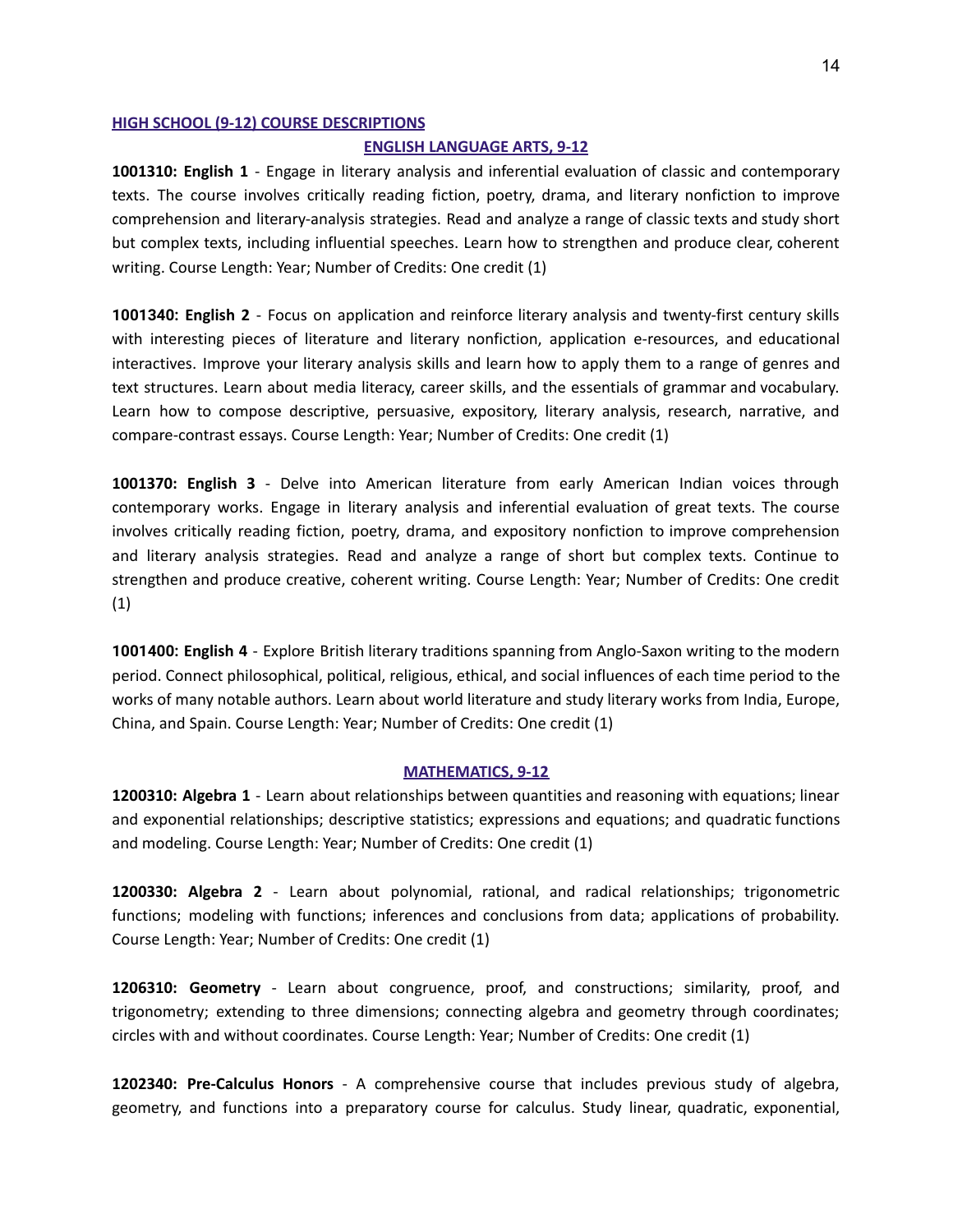logarithmic, radical, polynomial, and rational functions; systems of equations; and conic sections. Course Length: Year; Number of Credits: One credit (1)

**1210300: Probability and Statistics with Applications Honors** - Explore the fundamental concepts of probability and statistics through exercises that require students to interpret results, provide written explanations, find patterns, and make decisions. Develop the foundations of statistical inference mostly used in a wide variety of disciplines such as business and economics. Course Length: Year; Number of Credits: One credit (1)

## **SCIENCE, 9-12**

**2000310: Biology 1** - Learn about organisms and their relationship with the environment around them, using the basic principles of ecology. Study the anatomy, physiology and morphology in regards to plant and animal structure, function and behavior. Course Length: Year; Number of Credits: One credit (1)

**2003340: Chemistry 1** - An introductory course explaining the composition of matter. Emphasis is placed on chemical principles and their application, problem solving, and the development of laboratory skills. Course Length: Year; Number of Credits: One credit (1)

**2001310: Earth/Space Science** - Study the processes that shape the Earth and explain the universe. Explore geology, oceanography, meteorology, and astronomy. Learn about the Earth's interior and the theory of plate tectonics. Learn about Earth's systems and their interactions. Explore the current theories that describe the formation or Earth, our Solar System, and the universe. Learn about the relationship between Earth Science and technology. Course Length: Year; Number of Credits: One credit (1)

**2003310: Physical Science** - An introductory course designed to allow students to explore the basic concepts of physical science. Students will be introduced to the history and nature of science. The course includes an introduction to the fundamental concepts of physics, chemistry, astronomy and Earth science. Course Length: Year; Number of Credits: One credit (1)

**2003380: Physics 1** - Learn the basic concepts, principles and history of physics. Course includes selected topics in mechanics, heat, light, sound, electricity and magnetism, and modern physics. Course Length: Year; Number of Credits: One credit (1)

## **SOCIAL STUDIES, 9-12**

**2102335: Economics with Financial Literacy\*** - Study the concepts and processes of the national and international economic systems. Course Length: Semester; Number of Credits: Half credit (.5)

**2106310: United States Government\*** - Study government institutions and political processes and their historical impact on American society. Course Length: Semester; Number of Credits: Half credit (.5)

**2100310: United States History** - Study United States history from Reconstruction to the present day through historical, geographic, political, economic and sociological events which influenced the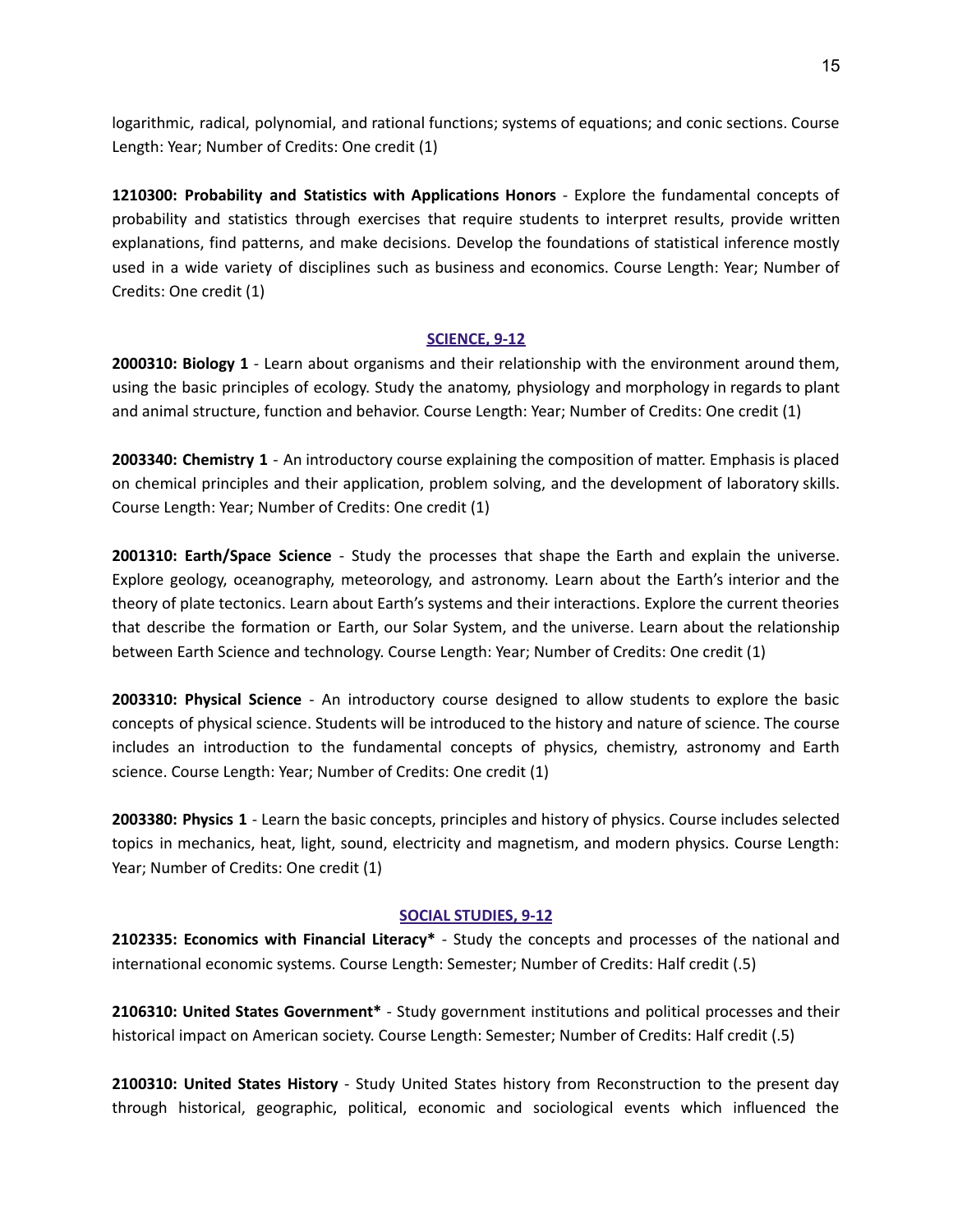development of the United States and the resulting impact on world history. Course Length: Year; Number of Credits: One credit (1)

**2109310: World History** - Study the history of civilizations and societies of North and South America through historical periods leading to the beginning of the 21st Century. Course Length: Year; Number of Credits: One credit (1)

## **FINE ARTS, 9-12**

**0100320: Art in World Cultures\*** - Study selected works of art, utilitarian artworks, and architecture from around the world. Explore traditional forms and contemporary interpretations, including analysis of purpose, theme, cultural and historical context, formal qualities, symbols, and media. Compare various cultural responses to universal themes, as evidenced in their art. Learn about the value of preserving these works in today's museums and other public buildings, private collections, and in digital format. Course Length: Semester; Number of Credits: Half credit (.5)

**0100310: Introduction to Art History\*** - Take an inquiry-based approach to exploring, researching, and analyzing works of art across time and cultures. Develop art-specific vocabulary to explore how the structural elements of art and organizational principles of design have been used to solve artistic challenges and create meaning. Learn to identify the functions, forms, media, styles of art, cultural ideas, and themes related to time periods and geographical places. Career options related to art history and criticism are also explored. Course Length: Semester; Number of Credits: Half credit (.5)

## **PHYSICAL EDUCATION, 9-12**

**3026010: HOPE - Physical Education** - The purpose of this course is to develop and enhance healthy behaviors that influence lifestyle choices and student health and fitness. Students will realize the full benefit of this course when it is taught with an integrated approach. In addition to the physical education content, specific health education topics within this course include: Mental/Social Health; Physical Activity; Components of Physical Fitness; Nutrition and Wellness Planning; Diseases and Disorders; Health Advocacy; First Aid/CPR; Alcohol, Tobacco, and Drug Prevention; Human Sexuality including Abstinence and HIV; and Internet Safety. Course Length: Year; Number of Credits: One credit (1)

## **ELECTIVES, 9-12**

**1700380: Career Research and Decision Making\*** - Develop career planning competencies, learn how to make informed career choices and develop the skills needed to successfully plan and apply for college or a job. Course Length: Semester; Number of Credits: Half credit (.5)

**2003350: Chemistry 1 Honors** - Explore Chemistry I concepts in greater depth. The academic pace and rigor will be greatly increased for honors level course work. Laboratory investigations include the use of scientific inquiry, research, measurement, problem solving, laboratory apparatus and technologies, experimental procedures, and safety procedures. Course Length: Year; Number of Credits: One credit (1)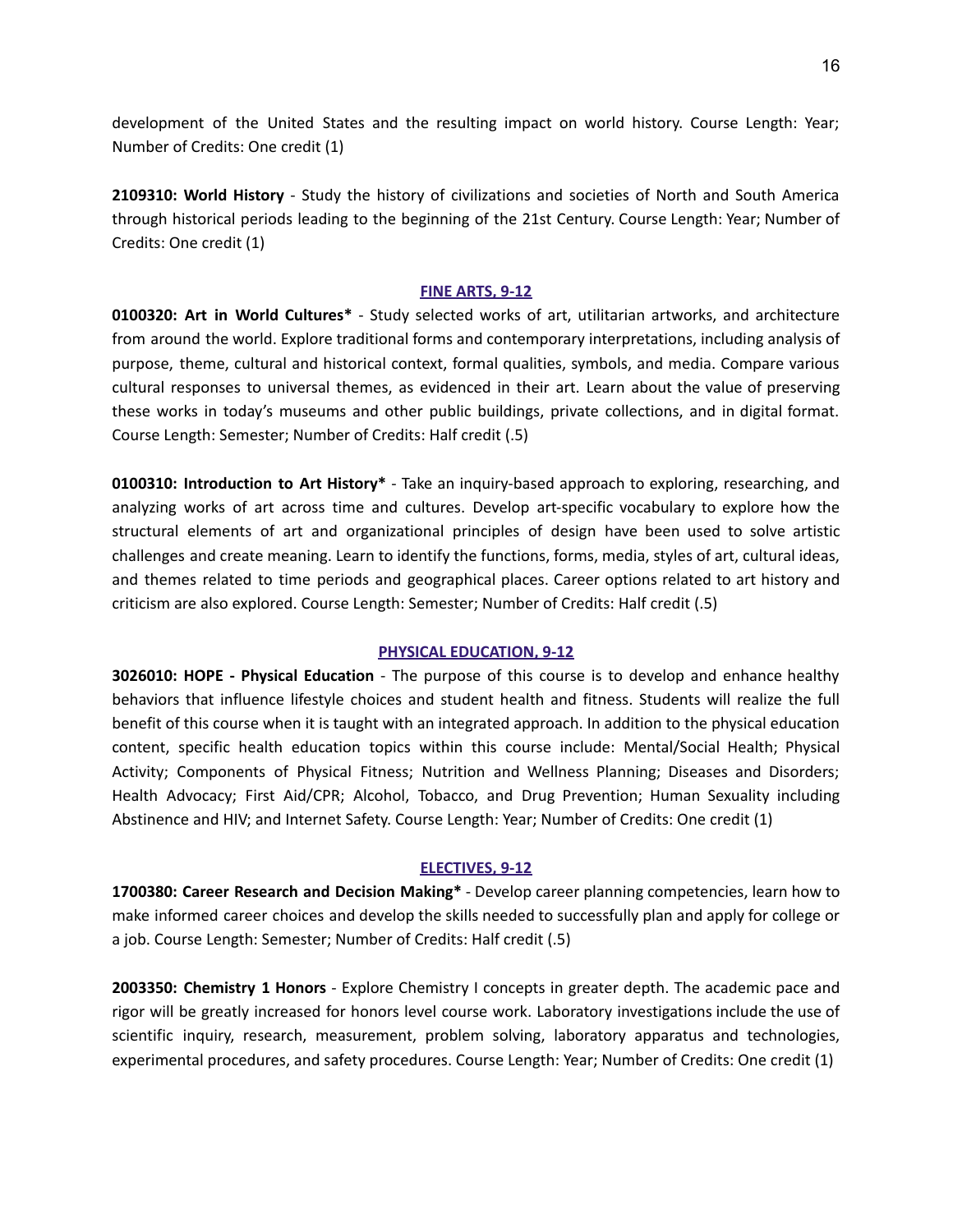**9003410: Computer Fundamentals (CTE AIT)** - In this introductory course, students will become familiar with the basic principles of a personal computer, including the internal hardware, the operating system, and software applications. Students will gain practice in using key applications such as word processors, spreadsheets, and presentation software, as well as understanding social and ethical issues around the Internet, information, and security. Course Length: Year; Number of Credits: One credit (1)

**1009320: Creative Writing 1\*** - This course provides students with a solid grounding in the writing process, from finding inspiration to building a basic story to using complicated literary techniques and creating hybrid forms of poetry. Students will learn how to discover their creative thoughts and turn those ideas into fully realized pieces of creative writing. Course Length: Semester; Number of Credits: Half credit (.5)

**1700370: Critical Thinking and Study Skills\*** - Develop skills related to critical thinking, learning and problem solving to enhance performance in both academic and non-academic areas. Learn strategies for acquiring, storing and retrieving information; time management and organizational skills; critical thinking operations and processes; oral and written communication; and problem solving skills including test taking skills. Course Length: Semester; Number of Credits: Half credit (.5)

**9001230: CSIT Network Systems Configuration** - The content includes, but is not limited to, how to plan, install, configure, monitor, troubleshoot and manage computer networks in a LAN/WAN environment. Students will be prepared to apply conceptual and theoretical knowledge to the workplace utilizing technical skills. Course Length: Year; Number of Credits: One credit (1)

**9001240: CSIT Network Systems Design and Administration** - The course provides an understanding of computer networks and how they operate, as well as a basic understanding of how to manage and maintain computer networks. Develop the ability to design, configure, and troubleshoot networks of all sizes. Learn the basics of network design, including how to identify network requirements and determine the proper network architecture. Learn about the requirements of network models, be introduced to local area networks, learn about Internet Protocol and the basics of routing data on a network. Also learn about wide area networks and network security issues, network management, and network operating systems and their role in connecting computers and facilitating communications. Course Length: Year; Number of Credits: One credit (1)

**8207310: Digital Information Technology (CTE)** - Receive a basic overview of current business and information systems and trends, and an introduction to fundamental skills required for today's business and academic environments. Develop fundamental computer skills. Prepare to be successful both personally and professionally in an information based society. DIT includes the exploration and use of: databases, the Internet, spreadsheets, presentation applications, management of personal information and email, word processing and document manipulation, HTML, web page design, and the integration of these programs using software that meets industry standards. After successful completion of this core course, students will have met Occupational Completion Point A, Information Technology Assistant - SOC Code 15-1151. Course Length: Year; Number of Credits: One credit (1)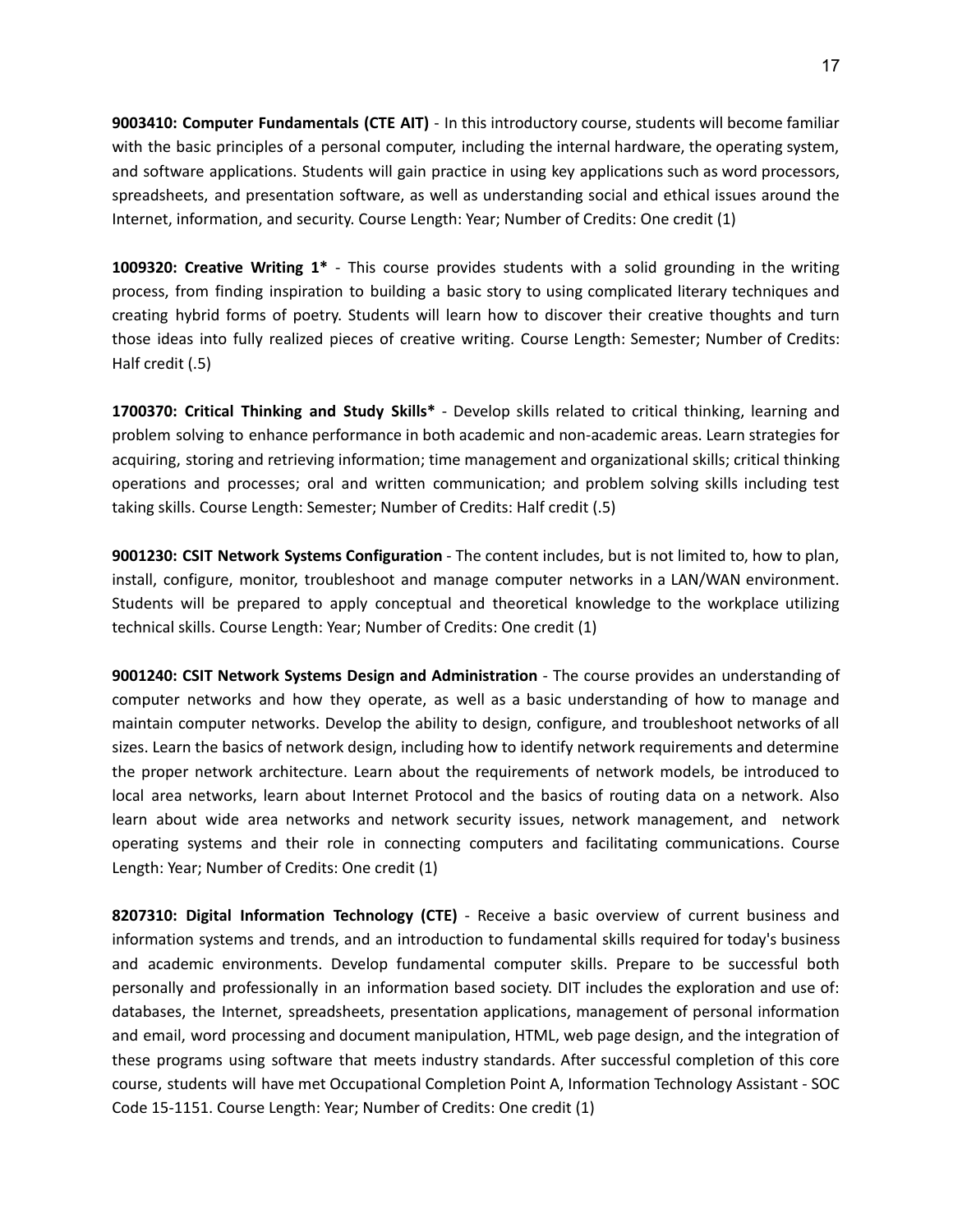**1501310: Fitness for Lifestyle Design\*** - Explore fitness topics such as safe exercise and injury prevention, nutrition and weight management, consumer product evaluation, and stress management. Assess individual fitness levels according to the five components of physical fitness: cardiovascular health, muscular strength, muscular endurance, flexibility, and body composition. Personal fitness assessments encourage students to design a fitness program to meet their individual fitness goals. Course Length: Semester; Number of Credits: Half credit (.5)

**2002400: Integrated Science 1** - Learn about the use of scientific inquiry, research, measurement, problem solving, laboratory apparatus and technologies, experimental procedures, and safety procedures. Develop a growing understanding of the complexity and ambiguity of empirical work; develop the skills to calibrate and troubleshoot equipment used to make observations; understand measurement error; develop the skills to aggregate, interpret, and present the resulting data. Course Length: Year; Number of Credits: One credit (1)

**2002420: Integrated Science 2** - A follow-up science course from Integrated Science 1 covering basic concepts found in physics, astronomy, Earth science, chemistry, biology, health, and scientific measurement. Course Length: Year; Number of Credits: One credit (1)

**1501300: Personal Fitness** - Learn about body functions, safety, diet, goals, and strategies for longevity. Explore the world of healthy living and see how real fitness can be achieved through intention, effort, and knowledge about the mind and body. Course Length: Year; Number of Credits: One credit (1)

**2107300: Psychology 1\***- Acquire an understanding of and an appreciation for human behavior, behavior interaction and the progressive development of individuals. The content examined in this first introductory course includes major theories and orientations of psychology, psychological methodology, memory and cognition, human growth and development, personality, abnormal behavior, psychological therapies, stress/coping strategies, and mental health. Course Length: Semester; Number of Credits: Half credit (.5)

**2107310: Psychology 2\*** - Acquire an understanding of and an appreciation for human behavior, behavior interaction and the progressive development of individuals. The content examined in this second introductory course includes statistical research, psychobiology, motivation and emotion, sensation and perception, states of consciousness, psychological testing, and social psychology. Course Length: Semester; Number of Credits: Half credit (.5)

**2108300: Sociology\*** - Through the study of sociology, students acquire an understanding of group interaction and its impact on individuals in order that they may have a greater awareness of the beliefs, values and behavior patterns of others. In an increasingly interdependent world, students need to recognize how group behavior affects both the individual and society. Course Length: Semester; Number of Credits: Half credit (.5)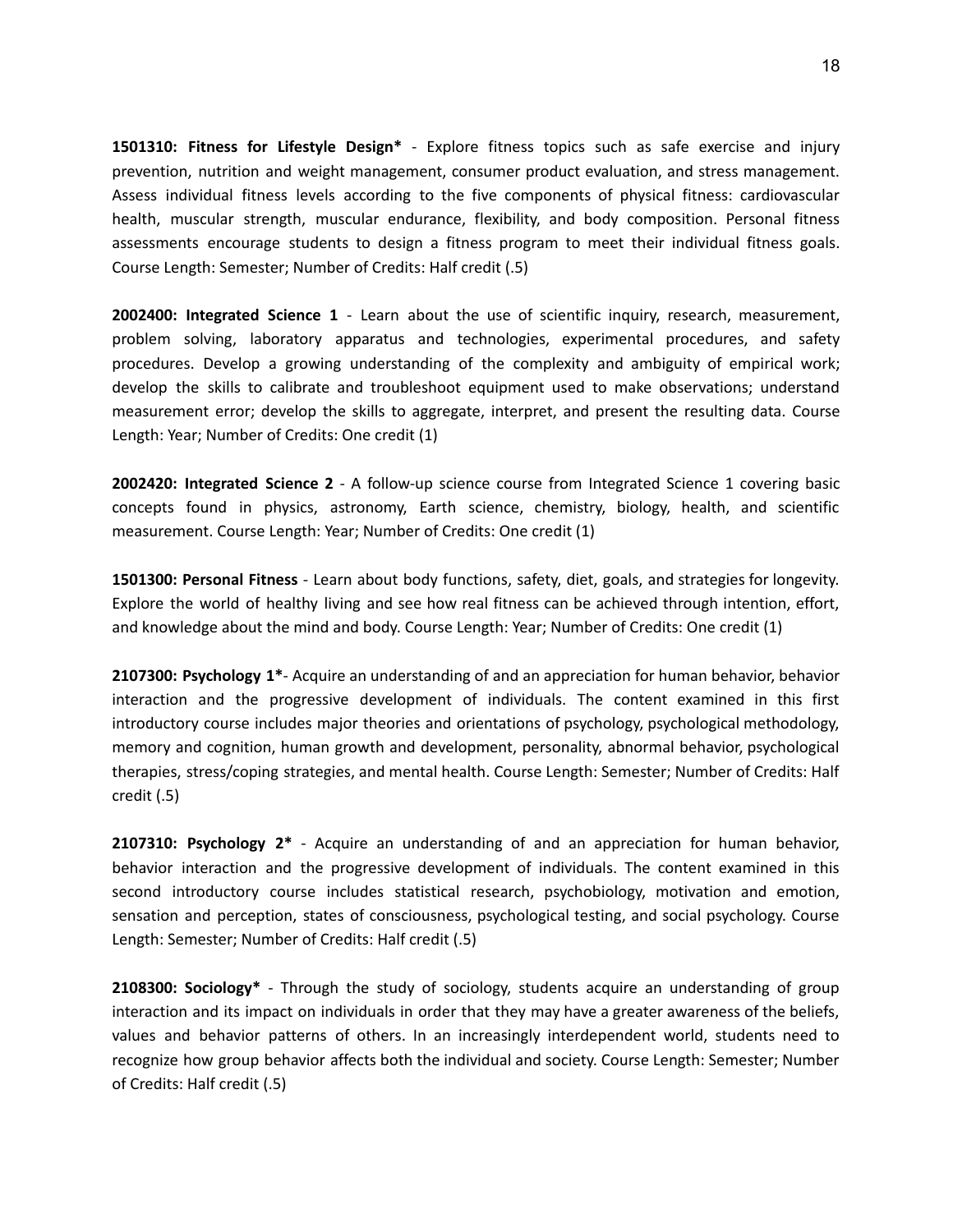**1503350: Team Sports 1\*** - The purpose of this course is to develop the physical skills necessary to be competent in many forms of movement, knowledge of team sports concepts such as offensive and defensive strategies and tactics, and appropriate social behaviors within a team or group setting. The integration of fitness concepts throughout the content is critical to the success of this course. Course Length: Semester; Number of Credits: Half credit (.5)

**1211300: Trigonometry Honors\*** - Learn how to analyze, apply, and illustrate the properties of the unit circle; determine trigonometric values, calculate the transformations of trigonometric functions and graph trigonometric functions on the coordinate plane; utilize and apply trigonometric identities; use trigonometry to operate on complex numbers; and study advanced topics in analytic geometry through trigonometric techniques. Course Length: Semester; Number of Credits: Half credit (.5)

**9003460: Web Development Technologies (CTE AIT)** - This course begins with a historical tour of the Internet and World Wide Web as well as the programs and applications that made it possible for computer users on every continent to begin to explore and better understand their world. Then, through a step-by-step introduction to WordPress, students gain the tools and insight necessary to create their own web pages and discover their online voice. The course concludes with a survey of the continuing explosion of new apps designed to operate on one or more of the proprietary mobile devices. Students are given an opportunity to track fundamental changes in this growing industry as development has moved from the original model of a single experienced programmer developing a single app for distribution at little or no cost to a model in which retailers, non-profit organizations, government agencies, and Fortune 500 companies contract with mid-sized marketing and communications firms to develop sophisticated apps designed to raise global market and public awareness of institutions and issues. Additionally, students have an opportunity to understand that career opportunities in app development have evolved from programming and coding to now include marketing, public relations, creative arts, project and product management and sales, with a growing number of careers in the industry requiring little if any actual programming experience. Course Length: Year; Number of Credits: One credit (1)

**2103300: World Cultural Geography** - Study world cultural regions in terms of location, physical characteristics, demographics, historical changes, land use, and economic activity. Course Length: Year; Number of Credits: One credit (1)

# **0701320: World Language French 1 0708340: World Language Spanish 1**

The course introduces students to the target language and its culture. Develop communicative skills in all modes of communication and cross-cultural understanding. Emphasis is placed on proficient communication in the language. An introduction to reading and writing is also included as well as culture, connections, comparisons, and communities. Course Length: Year; Number of Credits: One credit (1)

## **0701330: World Language French 2**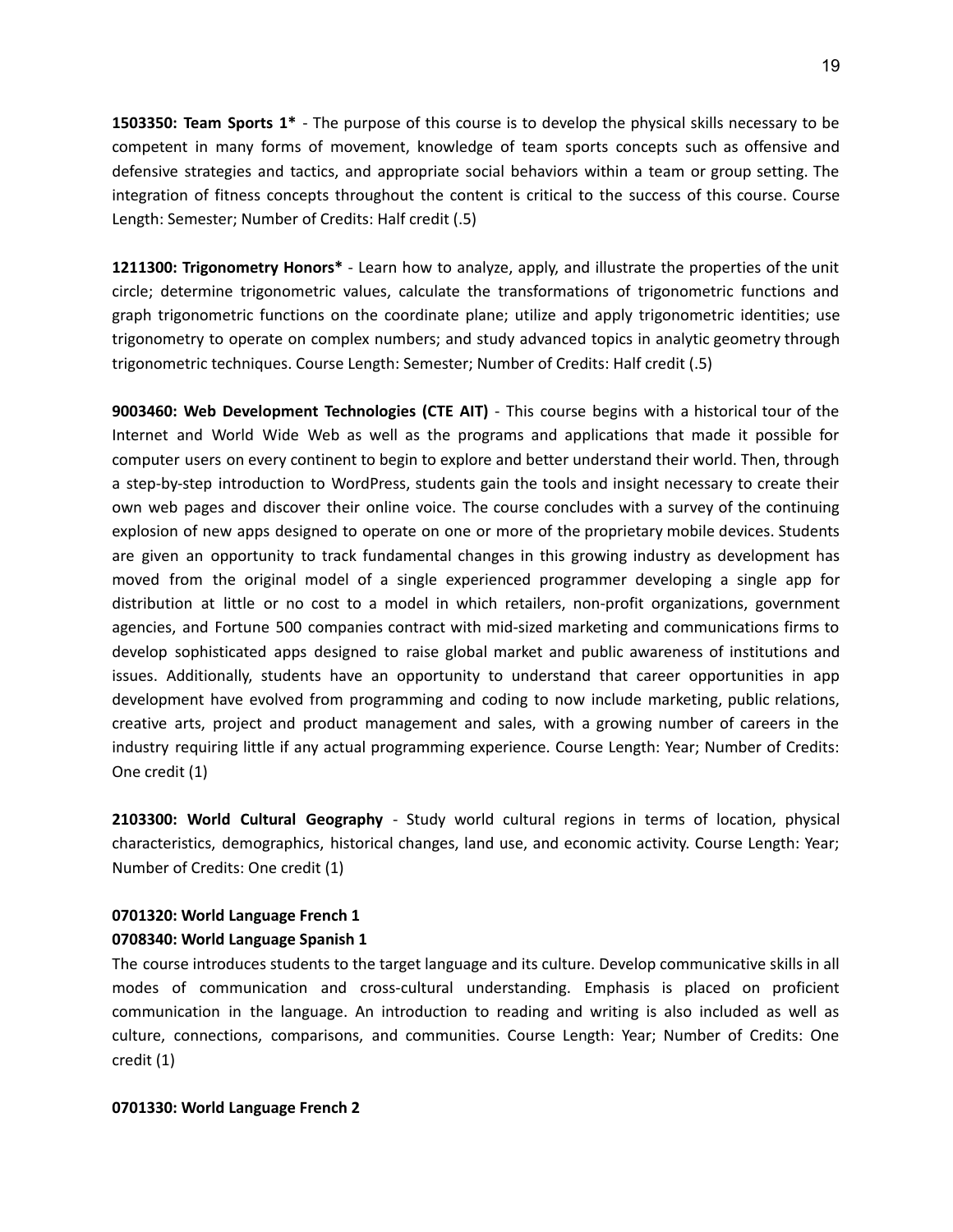#### **0708350: World Language Spanish 2**

The course reinforces the fundamental skills acquired in World Language 1. Develop increased listening, speaking, reading, and writing skills as well as cultural awareness. Specific content to be covered is a continuation of listening and oral skills acquired in WL 1. Reading and writing receive more emphasis, while oral communication remains the primary objective. Course Length: Year; Number of Credits: One credit (1)

#### **ADVANCED PLACEMENT (AP) - College Board**

**2000340: AP Biology** - An introductory college-level biology course. Students cultivate their understanding of biology through inquiry-based investigations as they explore topics like evolution, energetics, information storage and transfer, and system interactions. Course Length: Year; Number of Credits: One credit (1)

**1202310: AP Calculus AB** - An introductory college-level calculus course. Students cultivate their understanding of differential and integral calculus through engaging with real-world problems represented graphically, numerically, analytically, and verbally and using definitions and theorems to build arguments and justify conclusions as they explore concepts like change, limits, and the analysis of functions. Course Length: Year; Number of Credits: One credit (1)

**1001420: AP English Language and Composition** - An introductory college-level composition course. Students cultivate their understanding of writing and rhetorical arguments through reading, analyzing, and writing texts as they explore topics like rhetorical situation, claims and evidence, reasoning and organization, and style.Course Length: Year; Number of Credits: One credit (1)

**1001430: AP English Literature and Composition** - An introductory college-level literary analysis course. Students cultivate their understanding of literature through reading and analyzing texts as they explore concepts like character, setting, structure, perspective, figurative language, and literary analysis in the context of literary works. Course Length: Year; Number of Credits: One credit (1)

**2001380: AP Environmental Science** - Explore and investigate the interrelationships of the natural world and analyze environmental problems, both natural and human-made. Course Length: Year; Number of Credits: One credit (1)

**0701380: AP French Language and Culture** - AP French Language and Culture is equivalent to an intermediate level college course in French. Students cultivate their understanding of French language and culture by applying interpersonal, interpretive, and presentational modes of communication in real-life situations as they explore concepts related to family and community, personal and public identity, beauty and aesthetics, science and technology, contemporary life, and global challenges. Course Length: Year; Number of Credits: One credit (1)

**2103400: AP Human Geography** - An introductory college-level human geography course. Students cultivate their understanding of human geography through data and geographic analyses as they explore